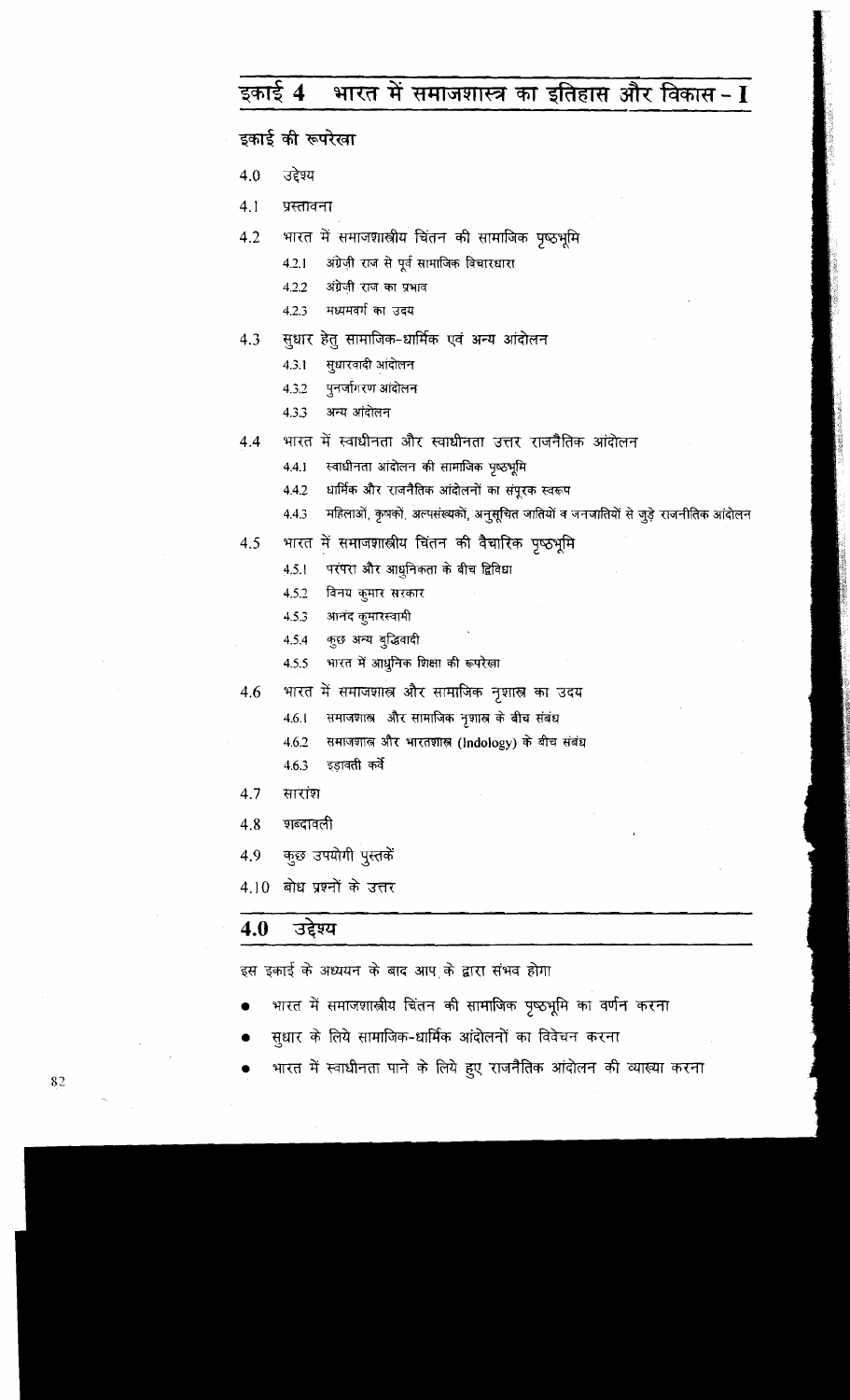समाजशास्त्रीय विचारधारा की वैचारिक पृष्ठभूमि का विवेचन करना

भारत में समाजशास्त्र और सामाजिक नृशास्त्र के उदय की रूपरेखा बनाना।

#### 4.1 प्रस्तावना

अब तक आपने इस खंड की इकाई 1 में यूरोप में समाजशास्त्र का उदय, इकाई 2 में समाजशास्त्र के प्रवर्तक ऑगस्ट कॉम्ट और हर्बर्ट स्पेंसर के विषय में तथा इकाई 3 में जॉर्ज जिमेल, विल्फ्रेडो परेटो. और थोर्स्टीन वेब्लेन के विषय में पढ़ा हैं।

इस इकाई में हमने भारत में समाजशास्त्र के इतिहास और विकास की सामाजिक तथा वैचारिक पृष्ठभूमि का विवेचन किया है। भारतीय जनसमूह के मनन-चिंतन, रहन-सहन और तौर-तरीकों पर अंग्रेजों के प्रभाव का भी वर्णन किया है। सामाजिक-धार्मिक आंदोलनों ने समाज में फैली हुई कुरीतियों और कट्टरपंथी मूल्यों को दूर करने का प्रयास किया। स्वाधीनता आंदोलन और आंदोलन के नेताओं का भी समाज और संस्कृति पर काफी प्रभाव पड़ा। भारत में समाजशास्त्र और सामाजिक नृशास्त्र का विकास इन्हीं सामाजिक परिवर्तनों की पृष्ठभूमि में हूआ था।

भाग 4.2 में भारत में समाजशास्र चिंतन की सामाजिक पृष्ठभूमि का विवेचन है, भाग 4.3 में सामाजिक-धार्मिक सुधार आंदोलन की चर्चा की गई है जबकि भाग 4.4 में स्वाधीनता आंदोलन की सामाजिक पृष्ठभूमि और साथ ही धार्मिक और राजनैतिक आंदोलनों की संपूरक प्रवृत्ति की भी चर्चा है। भाग 4.5 में भारत के समाजशास्त्रीय चिंतन की वैचारिक पृष्ठभूमि का विवेचन है और अंतत: भाग 4.6 में भारतीय समाजशास्त्र और सामाजिक नृशास्त्र के उदय की रूपरेखा प्रस्तुत की गई है। इस से आगे इसी खंड की इकाई 5 में आपको भारतीय समाजशास्त्र के तीन मुख्य पथ प्रदर्शक राधाकमल मुकर्जी, डी. पी. मुकर्जी और जी.एस. घूर्ये के विषय में जानकारी प्राप्त होगी।

## भारत में समाजशास्त्रीय चिंतन की सामाजिक पृष्ठभूमि  $4.2$

भारतवर्ष का इतिहास चार सहस्राब्दियों से भी लंबा है। भारत की सांस्कृतिक विरासत में संस्कृत, प्राकृत और पाली जैसी भाषाओं में लिखे गए धार्मिक और दार्शनिक ग्रंथ भरे हुए हैं, इसके अलावा मध्ययुग में, अवधी, बृज, मैथिली, बंगला, असमी, मराठी, कन्नड, तेलुगू, मलयालम आदि क्षेत्रीय भाषाओं में भक्ति साहित्य का भंडार भरा पड़ा है।

### अंग्रेज़ी राज से पूर्व सामाजिक विचारधारा  $4.2.1$

साहित्यिक परंपराओं की दृष्टि से भारत की सभ्यता अपेक्षाकृत संश्लिष्ट या मिश्रित किस्म की रही है। भारतीय दर्शन में योग, सांख्य, न्याय, वैशेषिक वेदांत और मीमांसा नामक छह प्रकार की विभिन्न विचारधाराएं हैं। भारतीय चिंतनधारा का यह एक महत्वपूर्ण स्रोत है। तेरह प्रमुख उपनिषदों में मनुष्य के सम्पूर्ण जीवन और उसके चरम लक्ष्य से संबंधित दार्शनिक अन्वेषण हैं। इनके अलावा भारत में बौद्ध और जैन धर्मों की दार्शनिक कृतियां भी हैं। सामान्यत: ये सभी विचारधाराएं मानवमात्र के क्रमिक विकास से सम्बद्ध हैं। इन में से अधिकांश मोक्ष, अर्थात् जन्म-मरण के चक्र से मुक्त के लक्ष्य से जुड़ी हैं। भारतीय समाज नवीन परिस्थितियों के अनुरूप बदलता रहा है। आधुनिक काल से पूर्व भारत की सामाजिक विचारधारा एक बहूविध नृजातीय समाज की अभिव्यक्ति थी। इस्लामी पंरपरा के प्रभाव से सूफी संप्रदाय का उदय हूआ जिसने विशेषरूप से उत्तर भारत में लोगों के रहन-सहन और मूल्यों को व्यापक रूप से प्रभावित किया। हिंदू और मुस्लिम विचारधारा के समन्वय का एक अच्छा उदाहरण सिख धर्म है। भारत में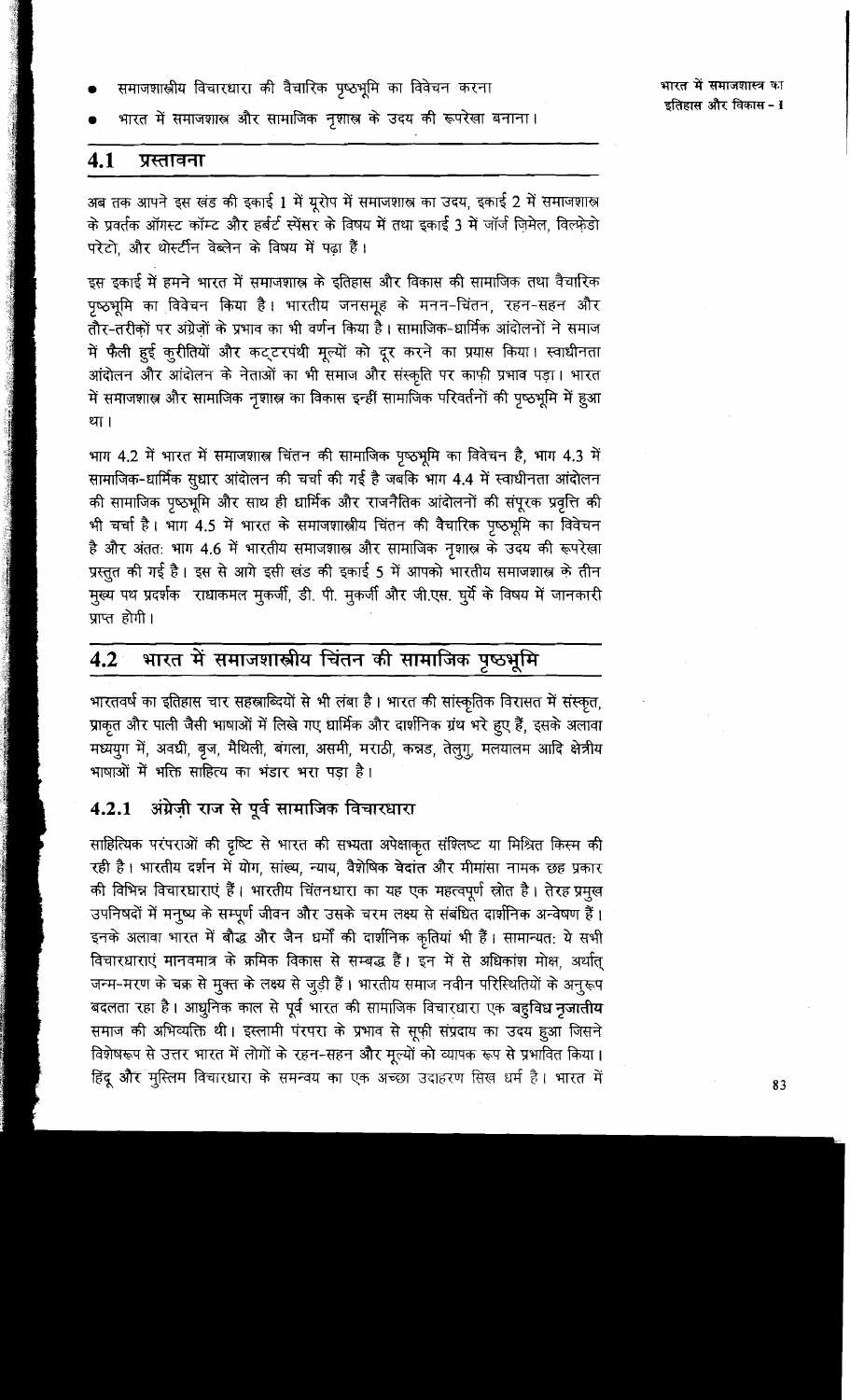अलग-अलग विचारों को पनपने की स्वतंत्रता रही है। मतों व विश्वासों के आधार पर किसी विशेष वर्ग पर अत्याचार नहीं किया गया था। इसीलिए भारत के सामाजिक वर्गों के बीच एक दूसरे के प्रति सहिष्णुता की भावना बनी रही। भारत में धर्म तो जनसाधारण के बीच फला-फला .<br>किंतू दर्शन की औपचारिक विचारधाराएं मुख्यत: पढे-लिखे शहरी लोगों के बीच ही पनपीं।

#### अंग्रेजी राज का प्रभाव  $4.2.2$

भारत में अंग्रेज़ों का आगमन एक ऐसी घटना थी जिसका भारतीय समाज पर दूरगामी प्रभाव पड़ा। नई सामाजिक और आर्थिक शक्तियों ने पुरानी परंपराओं को तोड़ा। संस्कृत और फ़ारसी जैसी प्रतिष्ठित भाषाओं के स्थान पर अंग्रेज़ी राजभाषा हो गई। भारत के ग्रामीण हस्तकला उद्योग की वस्तूएं मैनचेस्टर, लंकाशायर, शेफील्ड और लंदन से आयी मशीनों के बने कपड़ों और अन्य वस्तुओं के सामने बाजार में नहीं टिक पाईं। इसके परिणामस्वरूप धीरे-धीरे ग्रामीण हस्तकला उद्योग नष्ट हो गए। उपनिवेशी शासन में भारतीय गांव एक स्वावलंबी इकाई नहीं थे ।

अंग्रेज़ों ने भारत में रेल, डाक व तार द्वारा संपर्क व्यवस्था को आसान बनाकर भारतीय समाज में अनेक महत्वपूर्ण परिवर्तन के मार्ग खोल दिये। इसके अलावा उप महाद्वीप के अनेक भागों में प्रशासनिक और न्यायिक सेवाओं की व्यवस्था भी की गई। इस विकास के द्वारा भारत ने आधुनिक युग में प्रवेश किया। अंग्रेज़ शासकों ने भारत में स्कूल कॉलेज और विश्वविद्यालयों की स्थापना की। मिशनरी और भारतीय स्वयंसेवी संस्थाओं ने भी भारत में आधुनिक शिक्षा के प्रचार-प्रसार के लिये प्रयास किये।

## 4.2.3 मध्यमवर्ग का उदय

पुराने सामंती वर्ग जैसे राजा, महाराजा, ज़मींदार, तालुक़दार आदि अब उतने महत्वपूर्ण नहीं रह गए थे। वास्तव में जिस मध्यमवर्ग का उदय अंग्रेज़ी राज में हुआ उसने भारतीय समाज के लगभग हर क्षेत्र में महत्वपूर्ण स्थान बना लिया। इस इकाई में जिन सामाजिक विचारकों की चर्चा की जाएगी वे सभी इसी मध्यमवर्ग के हैं। हालांकि धार्मिक अनुष्ठानों और पारिवारिक मामलों में जाति का महत्वपूर्ण स्थान है, लेकिन व्यवसाय, रोज़गार और जनजीवन के क्षेत्रों में वर्ग महत्वपूर्ण हो गये हैं। यहां पर हमने मध्यमवर्ग शब्द का प्रयोग सिर्फ आर्थिक रूप में नहीं किया है। मध्यमवर्ग के उदय में आर्थिक तथा सांस्कृतिक तत्वों का योगदान था। मध्यमवर्ग के लोगों का न केवल आर्थिक जीवन बल्कि सामाजिक-सांस्कृतिक जीवन भी समान होता है।

## सुधार हेतु सामाजिक-धार्मिक एवं अन्य आंदोलन 4.3

उन्नीसवीं तथा बीसवीं शताब्दी के आरंभ में मध्यमवर्ग ने भारतीय समाज में सुधार और आधुनिकीकरण की ओर प्रयास शूरू किया। इन सुधारवादी प्रयासों में सामाजिक तथा धार्मिक सुधार दोनों थे। बीसवीं सदी का उत्तरार्ध आने तक अनेक अन्य आंदोलन भी प्रकट हुए।

# 4.3.1 सुधारवादी आंदोलन

उन्नीसवीं शताब्दी के सुधारकों में से एक प्रमुख सुधारक बंगाल के राजा राममोहन रॉय (1772-1833) थे जिनका सुझाव था कि यदि भारत के लोग सती प्रथा, बालहत्या आदि जैसे अंधविश्वासों और बुराइयों को त्याग दें तो वे प्रगतिशील बन सकते हैं। उन्होंने एक नए प्रकार के धर्म का प्रचार किया जिसमें वेदों के साथ ईसाई धर्म की शिक्षाओं का भी समावेश था। उन्होंने ब्रह्मो समाज की स्थापना की जो कि एक आध्यात्मिक मंच था। इस समाज के सदस्य जाति तथा अंधविश्वास से कोई मतलब नहीं रखते थे। इस समाज में मूर्तिपूजा का विरोध किया गया था और एक ही ईश्वर को पूजा जाता था।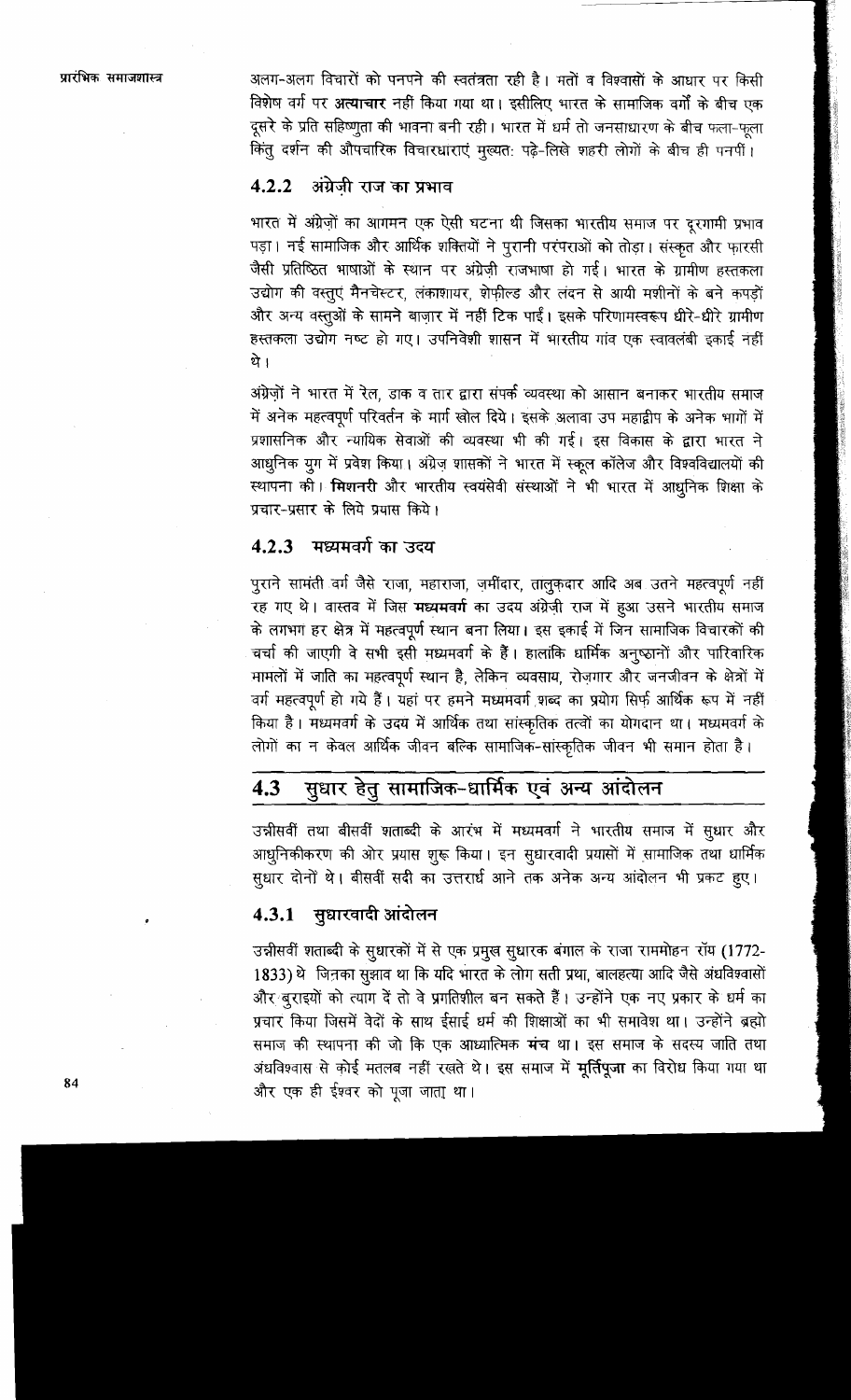राजा राममोहन रॉय का प्रभाव मुख्यत: बंगाल के शहरी और सुशिक्षित वर्ग तक ही सीमित था। इसी शताब्दी में महाराष्ट्र के एक न्यायाधीश महादेव गोविंद रानाडे ने मुंबई में प्रार्थना समाज की स्थापना की जो मोटे तौर पर बंगाल के ब्रह्मो समाज पर आधारित था। इन दो आंदोलनों के प्रति सामाजिक प्रतिक्रियाएं काफी भिन्न थीं। ब्रह्मो समाज द्वारा पाश्चात्य उदारवादी दृष्टिकोण पर जोर दिए जाने के कारण समाज के रूढ़िवादी हिंदुओं ने राजा राममोहन रॉय के सुधारों का विरोध किया। यहां रूढिवादी परंपराओं और आधुनिकता के बीच एक द्वंद्व खड़ा हो गया। इसके विपरीत प्रार्थना समाज द्वारा शुरू की गयी उदारवादी प्रवृतियों ने परंपरा और आधुनिकता के बीच तनाव नहीं आने दिया। ब्रह्मो समाज की तरह इसके सदस्यों ने स्पष्टतया गैर परंपरावादी रहन-सहन नहीं अपनाया। इसलिए समाज द्वारा इनका उतना कड़ा प्रतिरोध नहीं हुआ।

# 4.3.2 पुनर्जागरण आंदोलन

हमारी चर्चा में पुनर्जागरण आंदोलनों का उल्लेख काफी महत्व है। दयानंद सरस्वती (1824-1883) ने आर्य समाज की स्थापना की। इसके द्वारा उन्होंने लोगों से आग्रह किया कि वे हिंदू धर्म की हानिकारक परंपराओं (जैसे जातिवाद की संकीर्णता अंधविश्वासों और अनुष्ठानों आदि) को त्याग कर फिर से वेदों की पुरातन शुद्धता को अपनाएं। आर्य समाज ने ऐसी शिक्षा का समर्थन किया जिसमें परंपरा और आधुनिकता दोनों का समावेश था। दयानंद एंग्लो-वैदिक कॉलेजों (डी ए. वी ) ने उत्तर भारत में बड़े पैमाने पर शिक्षा का प्रचार-प्रसार किया। विवेकानंद द्वारा स्थापित रामकृष्ण मिशन के दो प्रमुख उददेश्य थे - पहला यह कि शिक्षित भारतवासियों .<br>को समाज के कमज़ोर वर्गों के प्रति ज़िम्मेदारी का अहसास दिलाएं, इसके साथ ही वे गरीबी और सामाजिक पिछड़ेपन को हटाने का प्रयास करें। दूसरे यह कि वे पश्चिमी देशों में भारतीय वेदों का प्रचार-प्रसार करें। पहले उद्देश्य की पूर्ति के लिए शहरी, ग्रामीण और जनजातीय इलाकों में कई स्कल और छात्रावास स्थापित किए गए. जिससे सामान्य लोगों के लिए शिक्षा और रोज़गार की संभावनाएं बढ़ी। दूसरे उद्देश्य के लिए बहुत से पश्चिमी देशों में आध्यात्मिक जागरण के उददेश्य से कई अद्वैत केंद्रों की स्थापना की गई।

# 4.3.3 अन्य आंदोलन

जिस प्रकार सुधारवादी तथा पुनर्जागरण आंदोलनों ने भारत में सामाजिक सुधार की लहर पैदा की और भारतीय समाज में सामाजिक-सांस्कृतिक जागरूकता से जूड़ी बौद्धिक गतिविधियों को बढ़ावा मिला, उसी तरह स्वतंत्रता के बाद के काल में पर्यावरण द्वास और गलत ढंग के विकास के विरोध में उपजे आंदोलनों ने भी बौद्धिक कार्यकलापों को प्रभावित किया। फलस्वरूप अनेक समाजशास्त्रियों ने ऐसी समस्याओं पर अपना ध्यान केंद्रित किया जो विकास प्रक्रिया (जैन 1995b, 2001a, 2001b, 2001c तथा 2003), निर्वनीकरण (जैन 1984a, 1984b, 1994, 1995а तथा 1998-99), विस्थापन (फर्नान्डेस 2000) और भारत में महिला-पुरुष की जनसंख्या के अनुपात में विषमता (पटेल 1994) जैसे विषयों से जुड़े हैं। ये सारे मुद्दे देश के विभिन्न भागों में उपजे अनेक आंदोलनों के माध्यम से सामने आए तथा विद्वानों ने तब इन पर अध्ययन किये। इस इकाई में हमने इन प्रवृत्तियों का नाम भर ही लिया है। इनके विस्तार में न जाते हुए आपको बता दें कि समाजशास्त्र में आए विकास के इन चरणों से जुड़े विषयों को समाजशास्त्र में स्नातकोत्तर डिग्री के पाठ्यक्रमों में शामिल करने के पूरे प्रयास होंगे।

## बोध प्रश्न 1

भारतीय दर्शन की छ: विचारधाराओं के नाम लिखिए। तीन पंक्तियों में उत्तर दीजिए।  $\hat{p}$ 

भारत में समाजशास्त्र का <u> इतिहास और विकास - I</u>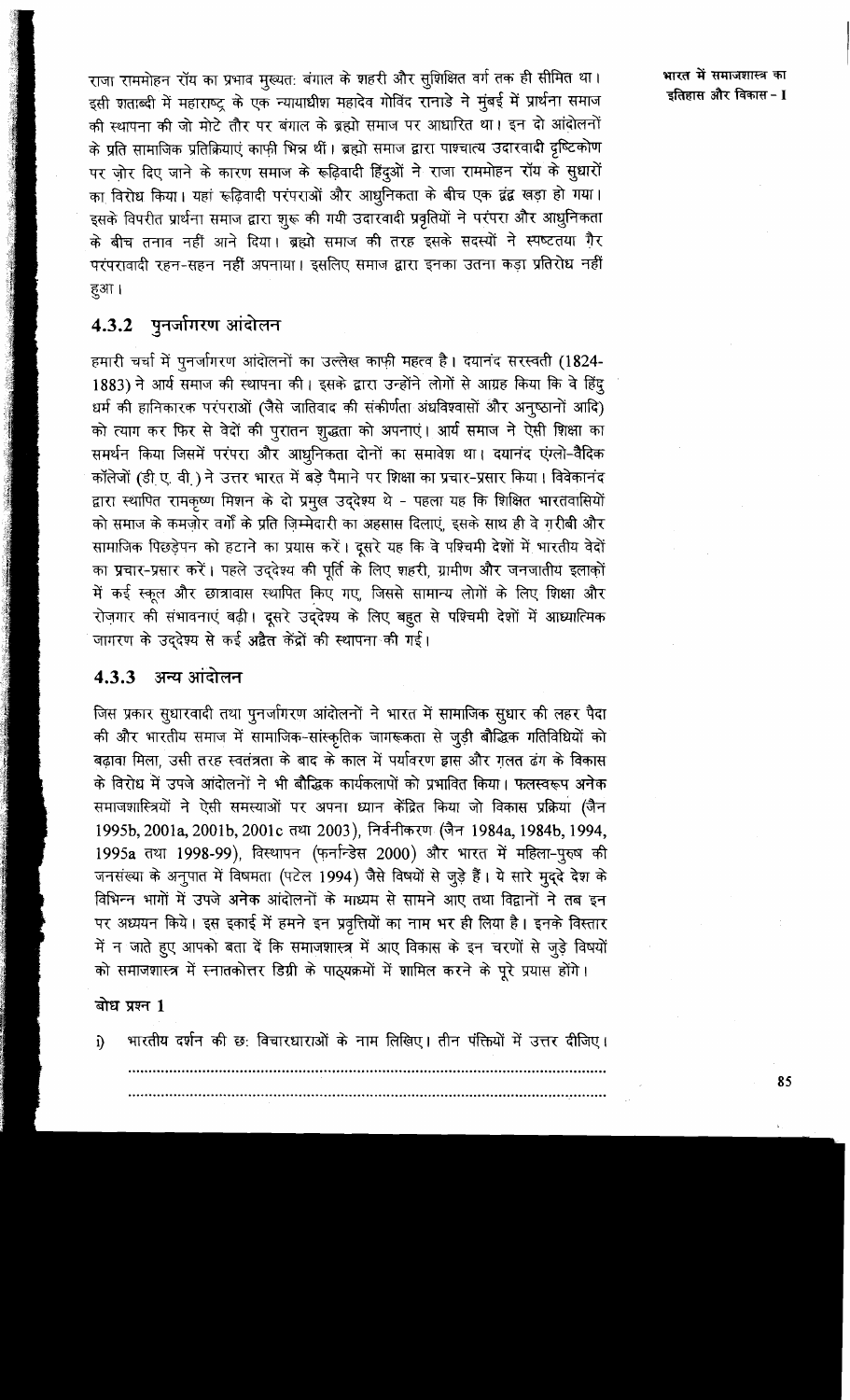| $\ddot{u}$ | अंग्रेज़ी शासन के द्वारा भारतीय समाज में होने वाले तीन महत्वपूर्ण परिवर्तनों के बारे में<br>लिखिए। दस पंक्तियों में उत्तर लिखिए। |
|------------|----------------------------------------------------------------------------------------------------------------------------------|
|            |                                                                                                                                  |
|            |                                                                                                                                  |
|            | .                                                                                                                                |
|            |                                                                                                                                  |
|            |                                                                                                                                  |
|            |                                                                                                                                  |
|            |                                                                                                                                  |
|            |                                                                                                                                  |
|            |                                                                                                                                  |
|            |                                                                                                                                  |
| iii)       | ब्रह्मो समाज की स्थापना किसने की? इसके क्या उद्देश्य थे? सात पंक्तियों में उत्तर दीजिए।                                          |
|            |                                                                                                                                  |
|            |                                                                                                                                  |
|            |                                                                                                                                  |
|            |                                                                                                                                  |
|            |                                                                                                                                  |
|            |                                                                                                                                  |
|            |                                                                                                                                  |

### भारत में स्वाधीनता और स्वाधीनता उत्तर राजनैतिक आंदोलन  $4.4$

उन्नीसवीं शताब्दी के आखिर में भारत में स्वाधीनता के लिये राजनैतिक आंदोलन का आरंभ हूआ। 1885 में आक्टेवियस ह़यूम ने विचार-विमर्श और बहस के लिए राष्ट्रीय कांग्रेस के रूप में एक राजनैतिक मंच की स्थापना की।

### स्वाधीनता आंदोलन की सामाजिक पृष्ठभूमि  $4.4.1$

कांग्रेस के अधिकांश सदस्य शहरी शिक्षित वर्ग के थे। 1885-1917 तक इसका स्वरूप मध्यमवर्गीय बना रहा। गांधीजी के आगमन से कांग्रेस एक जनसाधारण की राजनैतिक पार्टी बन गई जिसके अधिकांश प्राथमिक सदस्य शहरी व्यावसायिक, किसान, दस्तकार और औद्योगिक मज़दूर थे। देखा जाए तो भारत के बुद्धिजीवियों को अलग से राजनैतिक मत बनाने या स्वाधीनता के लिए संघर्ष के लिए इतने अत्याचार नहीं झेलने पड़े जितने कि अन्य देशों में लोगों को झेलने पड़े थे। फिर भी स्वदेशी आंदोलन, असहयोग आंदोलन और भारत छोड़ो आंदोलन आदि के दौरान अनेक कांग्रेसी नेता और उनके अनुयायी राजद्रोह के अभियोग में जेल गए। बहुत से लोगों को आतंकवादी गतिविधियों में भाग लेने के अभियोग में फांसी भी दे दी गई। फिर भी भारतीय स्वाधीनता संग्राम की विशिष्टता उसका अहिंसात्मक मार्ग था।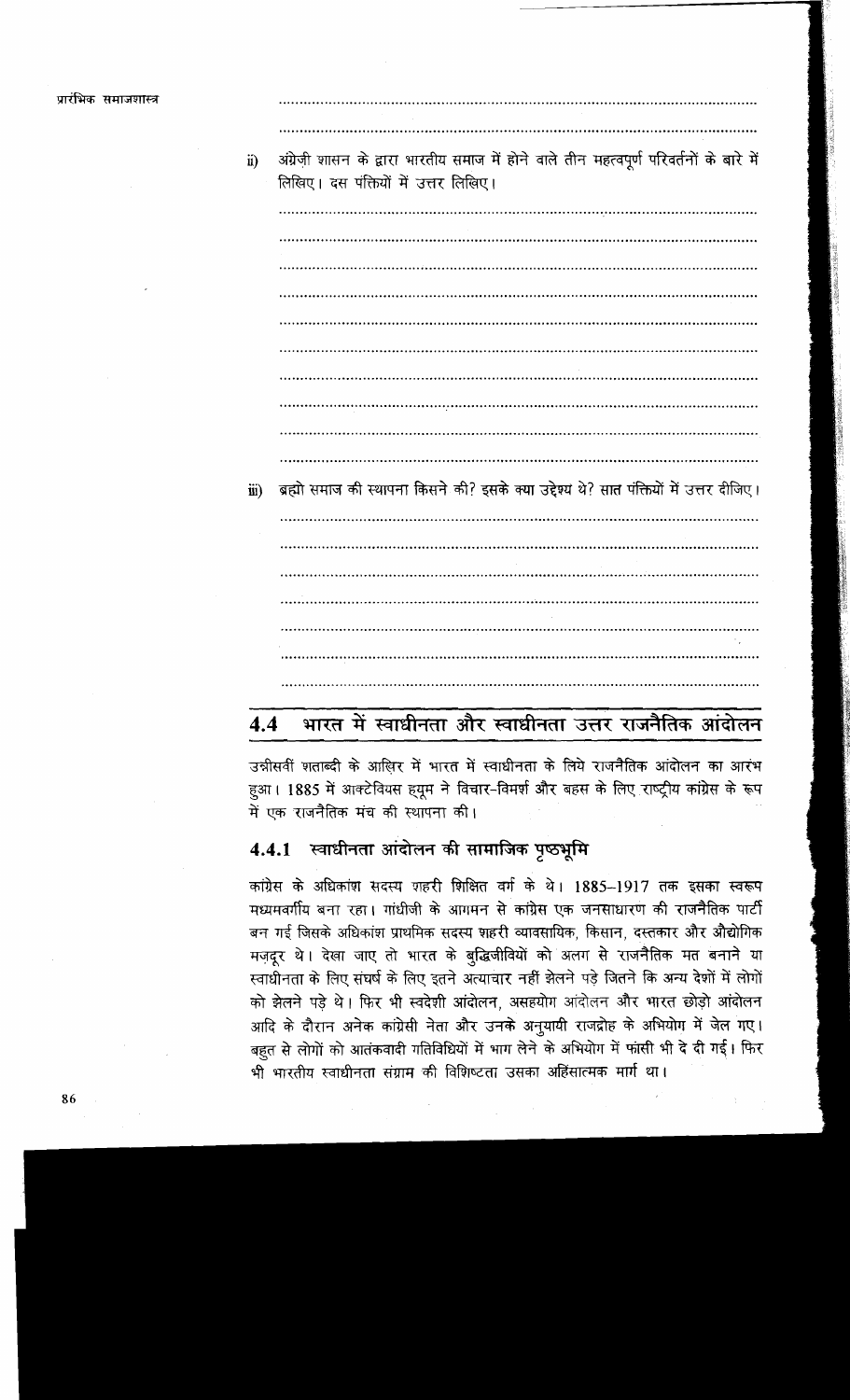## भारत में समाजशास्त्र का इतिहास और विकास - I

# सोचिए और करिए 1

रवीन्द्रनाथ टैगोर, प्रेमचंद, मूल्कराज आनंद, राजाराव, वेंकटरमणी या किसी अन्य प्रसिद्ध लेखक का एक उपन्यास पढ़िए। इस उपन्यास की पृष्ठभूमि भारत का स्वाधीनता संग्राम होना चाहिए।

उपन्यास पढ़ने के बाद दो पृष्ठों का लेख लिखिए जिसमें निम्नलिखित के बारे में विवेचन हो ।

- उपन्यास में पायी जाने वाली सामाजिक संस्थाएं जैसे परिवार, कानून, राजनैतिक  $1<sup>1</sup>$ संगठन आदि।
- उपन्यास के विभिन्न पात्रों की गतिविधियों द्वारा अभिव्यक्त समाज के मूल्यों और  $2.$ मान्यताओं आदि।

यदि संभव हो तो अपने लेख की तुलना अपने अध्ययन केंद्र के अन्य विद्यार्थियों के लेखों के साथ कीजिये।

### धार्मिक और राजनैतिक आंदोलनों का संपूरक स्वरूप  $4.4.2$

राष्ट्रीय कांग्रेस और अन्य राजनैतिक पार्टियाँ सीधे राजनैतिक गतिविधियों में लगी थीं जबकि शिक्षा और सुधार द्वारा धार्मिक आंदोलन अप्रत्यक्ष रूप से इसमें अपना योगदान दे रहे थे। पहले आंदोलन ने राजनैतिक जागृति पैदा की जब कि दूसरे ने आत्मविश्वास की भावना उत्पन्न की। इस प्रकार दोनों आंदोलनों को एक दूसरे के संपुरक के रूप में देखा जाना चाहिए। अब तक हमने उस सामाजिक और सांस्कृतिक पृष्ठभूमि का विवेचन किया है, जिसमें भारतीय समाजशास्त्र का विकास हुआ। इससे पहले कि हम समाजशास्त्र और उसके मुख्य प्रवर्तकों के विषय में विचार करें. पहले हम उस वैचारिक वातावरण का विवेचन करें जिसमें भारतीय समाजशास्त्र का उदय हुआ।

महिलाओं, कृषकों, अल्पसंख्यकों, अनुसूचित जातियों तथा जनजातियों से  $4.4.3$ जुड़े राजनीतिक आंदोलन

सामाजिक संस्थाओं और राजनीतिक प्रक्रियाओं के बीच की अंत:क्रिया से बहुधा ऐसे सामूहिक कार्यों को बढ़ावा मिलता है जो संगठित रूप से संचालित होते हैं। हमने पाया है कि भारत में सामाजिक परिवर्तन लाने की इच्छा से शूरू किए गए अभियानों ने धीरे-धीरे स्पष्ट उद्देश्यों के साथ कार्य-योजना व संगठन वाले राजनीतिक आंदोलन का रूप ग्रहण कर लिया है। आपने देखा होगा कि मौजूदा राजनीतिक ढांचे से असंतूष्ट जनता की बढ़ती अपेक्षाओं के संदर्भ में भारत में कई आंदोलन उठ खड़े हुए हैं (ऐसे आंदोलनों पर हुए अध्ययनों के लिए देखें कोठारी 1960, बेली 1962 और देसाई 1965)। इस प्रकार के आंदोलनों का मुखर्जी (1977), ऊमन (1977) और राव (1978) जैसे समाजशास्त्रियों ने सैद्धांतिक तथा विवरणात्मक दृष्टि से अध्ययन किया है।

राजनीतिक आंदोलनों के उदाहरणस्वरूप, 1946 से 1951 के बीच हुए तेलंगाना कृषक संघर्ष को आप देखें। भारत की कम्युनिस्ट पार्टी ने इस संघर्ष का नेतृत्व किया था (देखें धनागरे 2002)। इसी प्रकार कम्युनिस्ट पार्टी के विभिन्न दलों ने 1960 के दशक में उपजे नक्सबाड़ी आंदोलन को आज तक अपना समर्थन जारी रखा है (देखें बनर्जी 2002 और 2002)। दोनों तेलंगाना तथा नक्सलबाड़ी आंदोलनों का मुख्य ध्येय रहा कि कृषि से जुड़े मौजूदा सामाजिक-संबंधों में बदलाव हो।

l.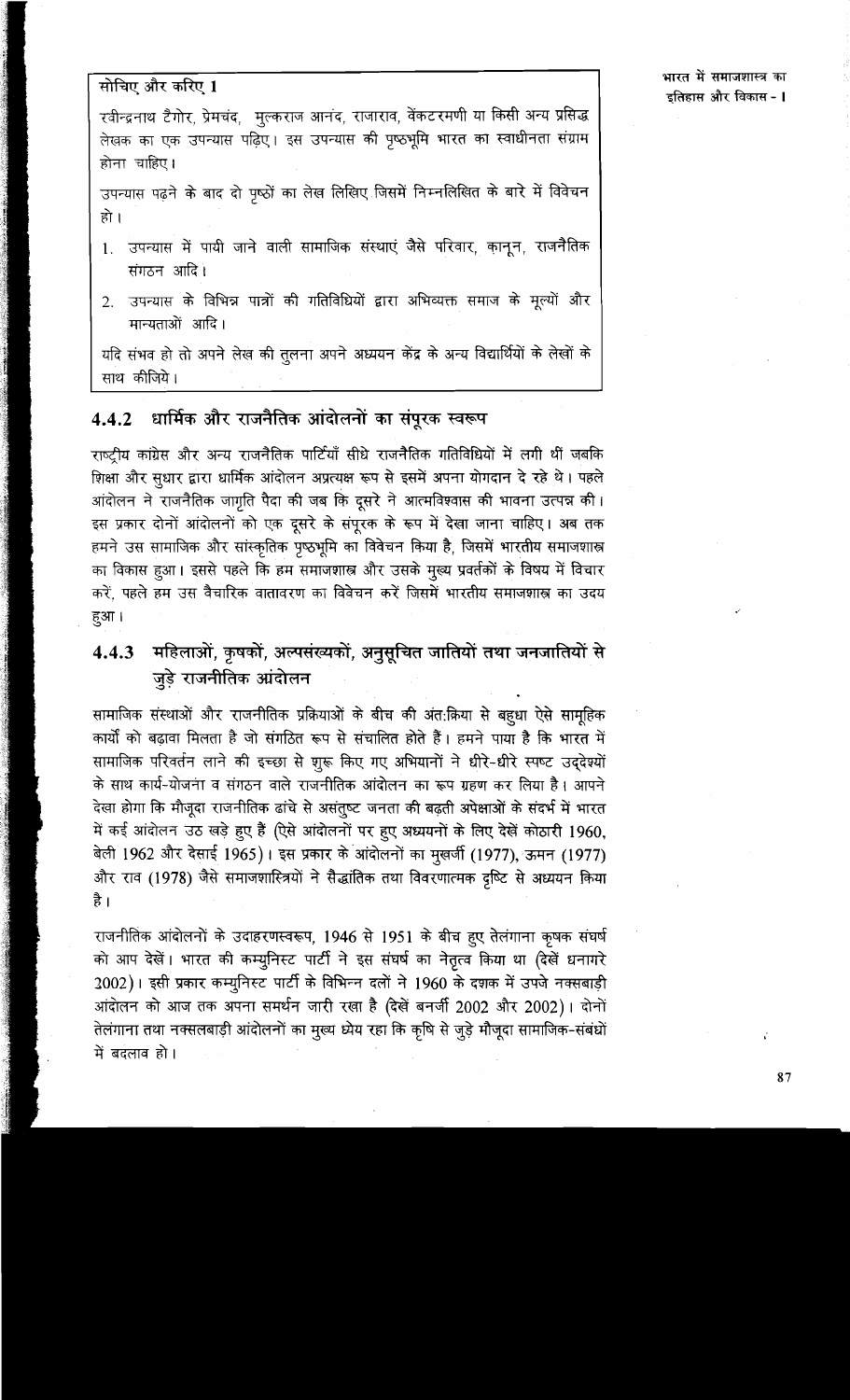भारतीय समाज के सर्वउपेक्षित एवं प्रताडित वर्ग अनुसूचित जातियों एवं जनजातियों के तरह-तरह के संघर्षों, विरोध-अभियानों एवं आंदोलनों की कहानी लंबी है। ओमवेट (2001) ने अम्बेदकर के बाद दलित आंदोलन का विशद अध्ययन किया है। दूसरी ओर सिन्हा (2002) और सिंह (2002) ने जनजातीय आंदोलनों पर काम किया है।

भारत में महिला आंदोलन और राजनीति के बीच अंत:क्रिया कम नहीं है। इस प्रकार के अध्ययनों के लिये देखें लिंगम (2002), जैन (1984 और 1986) और देसाई (1988)। भविष्य में होने वाले क्षेत्रीय व राष्ट्रीय स्तर पर राजनीति में उनकी भूमिका के संदर्भ में छात्र आंदोलनों में भाग लेने वाले यूवाओं के महत्व को समझा जा सकता है। इस दृष्टि से शाह (2002) तथा गृहा (2002) के अध्ययनों का महत्व बढ़ जाता है। इन तमाम अध्ययनों की चर्चा करने का आशय इनकी ओर केवल आपका ध्यान आकर्षित करना मात्र है। राजनीतिक आंदोलनों को समाजशास्त्र पर स्नातकोत्तर स्तर के पाठ्यक्रमों में विशद अध्ययन का विषय बनाया जायेगा।

## भारत में समाजशास्त्रीय चिंतन की वैचारिक पृष्ठभूमि  $4.5^{\circ}$

भारत में विशिष्ट (elite) वर्ग पर अंग्रेजों के प्रभाव की चर्चा करना यहां उचित है। भारत में सदियों पूरानी एक प्रतिष्ठित साहित्यिक पंरपरा थी। संस्कृत का ज्ञान विशिष्ट बर्ग की पहचान थी। किंतु भक्ति काल (लगभग उन्नीसवीं शताब्दी से) के दौरान क्षेत्रीय भाषाओं में उच्च स्तरीय साहित्य का विकास हुआ। क्षेत्रीय भाषाओं में साहित्यिक रचना करने की प्रेरणा जिन भक्त कवियों ने दी, या तो वे स्वयं रचनाकार थे या फिर उनके उपदेशों ने साहित्यिक रचनाओं को प्रभावित किया। इस संदर्भ में तुलसीदास (अवधी), सूरदास (ब्रज), कबीर (हिंदी के मिश्रित रूप), शंकरदेव (असमी), चैतन्य महाप्रभु (बंगाली), नामदेव और तुकाराम (मराठी), नरसी मेहता (गुजराती), पुरंदरदास (कन्नड़), नायनार और आलवार (तमिल) आदि कई अन्य नाम गिनाएं जा सकते हैं।

भारत के अधिकांश भागों में भक्तजन मुख्य रूप से जनसाधारण के लिए सम्माननीय थे जबकि विशिष्ट वर्ग अब भी संस्कृत से जूड़ा हुआ था और उसे आदर्श साहित्यिक रूप मानता रहा। संस्कृत की रचनाओं के साथ साहित्यिक प्रतिष्ठा जुड़ी हुई थी। यहां तक कि रवींद्रनाथ टैगोर को भी उस पारंपरिक बंगाली विशिष्ट वर्ग का सामना करना पड़ा था जिनकी मान्यता थी की संस्कृत भाषा बांग्ला भाषा से श्रेष्ठ है। लेकिन जब भारत में शिक्षा का माध्यम अंग्रेज़ी बन गई तो ये सारी धारणाएं बदल गई। भारतीय विशिष्ट वर्ग ने तेजी से किंतू आंशिक रूप में अंग्रेज़ी को अपना लिया। एडवर्ड शिल्स (1961) के अनुसार भारतीय विशिष्ट वर्ग द्वारा अंग्रेज़ी को अपना लेने के बावजूद भी संस्कृत पर आधारित ब्राह्ममणवादी परंपरा के प्रति उनका मोह बना रहा। दूसरे शब्दों में अंग्रेज़ी शिक्षा ग्रहण किए हुए आधुनिक विशिष्ट वर्ग की विज्ञान और तकनीकी की अपेक्षा साहित्यिक और मानववादी परंपराओं में अधिक रूचि थी। विशिष्ट वर्ग पर यह दृढ़ता संस्कृत की पकड़ के कारण ही थी।

# 4.5.1 परंपरा और आधुनिकता के बीच द्विविधा

कूल मिलाकर, भारतीय बुद्धिजीवी वर्ग में परंपरा और आंधूनिकता के बीच द्विविधा (dilemma) की स्थिति आ गयी थी (देखिये चित्र 4.1: भारतीय लुद्धिजीवी)। परंपरा का अर्थ है पुराने रीति-रिवाजों, नैतिक मूल्यों तथा आदर्शो आदि का महत्व और आधुनिकता का संबंध तर्क संगति, स्वाधीनता और समानता जैसे पाश्चात्य आदर्शों के प्रभाव से है। परंपरा और आधुनिकता एकदम से विपरीतार्थ तो नहीं हैं किंतु कुछ विद्वानों (जैसे शिल्स 1961) ने इनका प्रयोग पुराने और नये मूल्यों के बीच अंतर दिखलाने के लिये किया गया है। अमेरिका में भारतीय कला के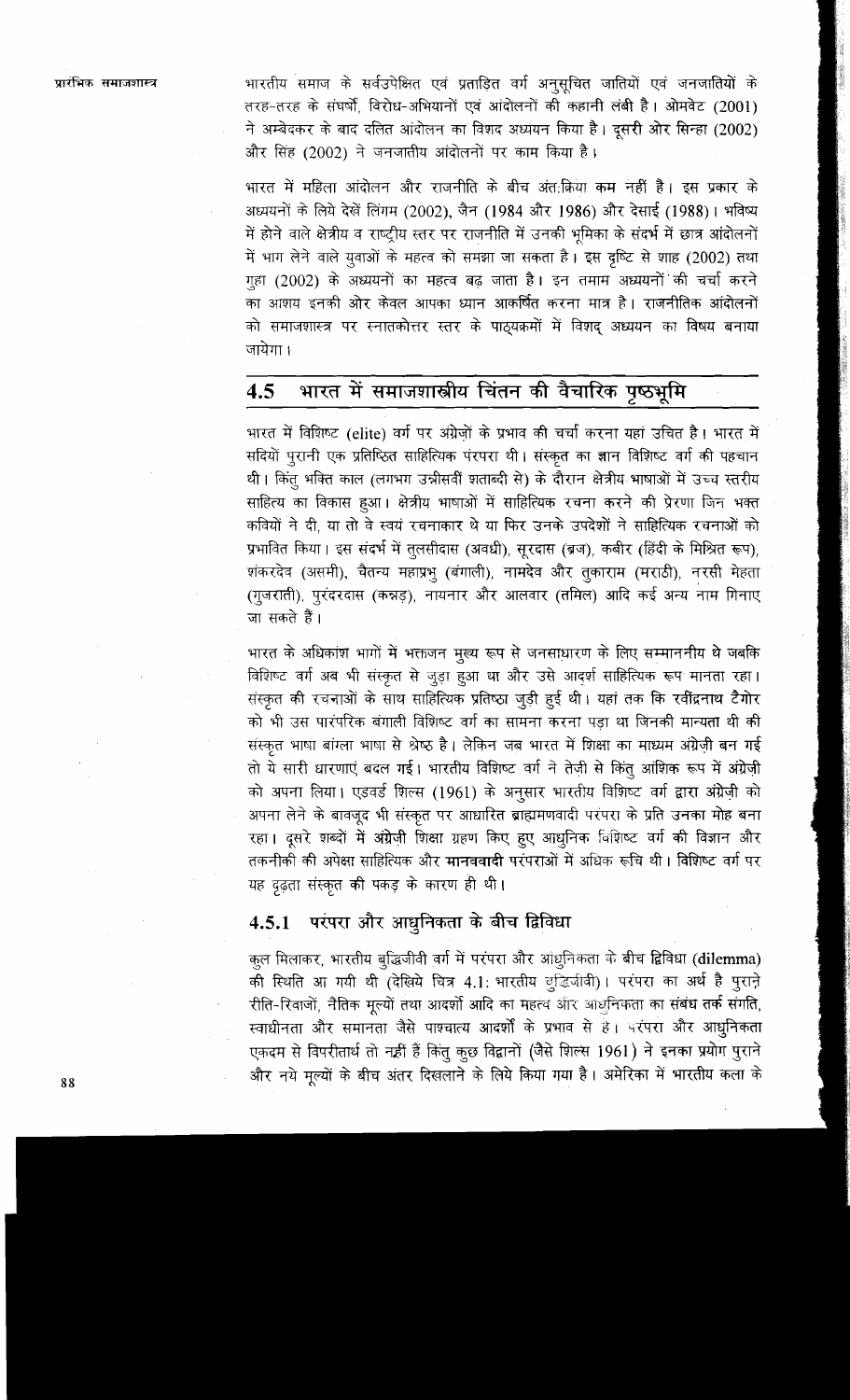संग्रहालयाध्यक्ष और सामाजिक विचारक आनंद कुमारस्वामी ने आधुनिकता और परंपरा के इन पारंपरिक अर्थों को अस्वीकृत किया है। परंपरा से उनका अर्थ भक्तिवादी प्रथाओं से बिल्कुल नहीं है। परंपरा से उनका मतलब उन आधारभूत मूल्यों से है जो पूर्व और पश्चिम दोनों के लिए सामान्य हैं। इन विचारों के बारे में आपको आगे विस्तार से जानकारी दी जाएगी। प्रतिष्ठित समाजशाल्ली बिनय कुमार सरकार का मत इसके बिल्कुल विपरीत था। उनके अनुसार भारत में परंपरा की जड़ धर्म और आध्यात्मिकता में है। उन्होंने भारत की धर्मनिरपेक्ष शक्ति को दर्शाने का प्रयास किया है। फिर भी सरकार ने पूर्ण रूप से परंपरा को अस्वीकार नहीं किया .<br>है। मानव प्रगति के लिए वे भारतीय संस्कृति के धर्मनिरपेक्ष पहलुओं का उपयोग करना चाहते थे ।

भारत में समाजशास्त्र का इतिहास और विकास - **I** 



चित्र 4.1: भारतीय बुद्धिजीवी

#### बिनय कुमार सरकार 4.5.2

बिनय कुमार सरकार तर्कवादी (rationalist) थे। वे इस मत से सहमत नहीं थे कि पश्चिमी दुनिया भौतिकवादी है (materialistic) और पूर्व आध्यात्मवादी (spiritualistic) है। सरकार ने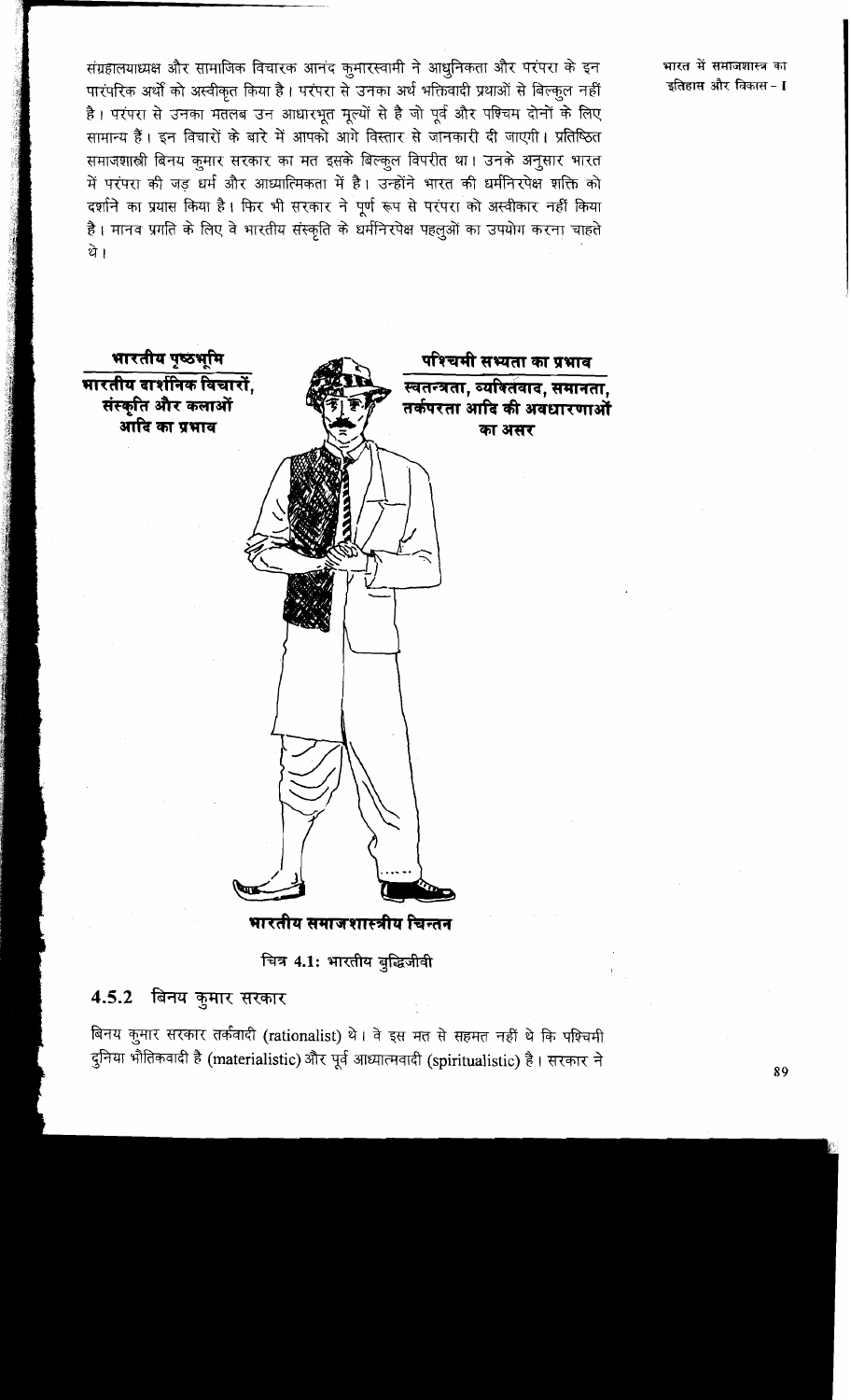यह तर्क दिया है कि भारतीय समाज में भौतिकवादी और धर्मनिरपेक्षता दोनों तत्व मौजूद थे। भारत के पिछले इतिहास को देखें तो यह पता चलता है कि भारतीय समाज की सकारात्मक भौतिकवादी दृष्टि से व्याख्या की जा सकती है। वे इस मत से सहमत नहीं थे भारत की संस्कृति रहस्यवादी (mystical) या पारलौकिक (otherworldly) है। भारत के सामंतवादी कृषि-प्रधान अतीत से पँजीवादी वर्तमान में परिवर्तन का सरकार ने समर्थन किया है। उपनिवेशिक शासन ने भारत के एकाकीपन को समाप्त कर उसे विश्व की मुख्य धारा से जोड़ा। पँजीवादी या बुर्जुआ संस्कृति इस ग्रुग की मुख्य शक्ति थी। भारत के तर्कसंगत आधार की खोज में बिनय कुमार सरकार के विचार मैक्स वेबर के विचारों से मेल खाते हैं। वेबर ने पँजीवाद का समाजशास्त्र विकसित किया, परंतू सरकार (1922) ने पँजीवाद के राजनैतिक पक्ष पर जोर दिया जबकि वेबर ने अपना ध्यान नौकरशाही (bureaucracy) पर केंद्रित किया था।

विश्व के विकसित समाजों के समकक्ष आने के लिये भारत को आत्म विश्वास और संतुलन की आवश्यकता थी। सरकार स्वयं तो नास्तिक थे किन्तू उन्होंने भारत की धार्मिक परंपरा को कभी नहीं नकारा। उनके अनुसार भारत के धर्मों का भी एक धर्म निरपेक्ष आधार था। उदाहरण के लिये शिव, पार्वती या गणेश जैसे देवी-देवता, वास्तव में मनुष्य की ही परिकल्पनाएं थीं। त्याग और रहस्यवाद पर बे-हिसाब जो़र देने वाली भारतीय परंपरा भारत को बदलते हुए समय के साथ नहीं चलने देगी। अत: भारत के शिक्षित वर्गों के लिए यह आवश्यक था कि वे अपने तर्क संगत और धर्मनिरपेक्ष अतीत को पुनर्जीवित करके स्वयं को एक शहरी औद्योगिक समाज की चुनौतियों का सामना करने के लिए तैयार करें। इसलिये बिनय कुमार सरकार धार्मिक पनर्जागरण के विरोधी थे।

पश्चिमी देशों का बुर्जुआ वर्ग अपने सामंती अतीत से छूटकारा पाने में सफल हो गया था। औद्योगिक क्रांति के परिणामस्वरूप चर्च व उसके रहस्यवाद और त्याग का आधिपत्य समाज पर से जाता रहा। व्यक्ति अब समूह के दंत चक्र का अंग नहीं रहा। नये युग में उत्पादन की पद्धतियाँ ही नयी नहीं थी, बल्कि नई सामाजिक स्थितियों का भी उदय हुआ। यूरोप के औद्योगिक समाज में व्यक्तिवाद को प्रधानता मिली। व्यक्ति को कर्म और सफलता के लिये उद्यम और प्रेरणा की आवश्यकता थी। इसलिये पुरानी सामूहिक अस्मिताओं को छोड़कर नये व्यक्तिवादी उद्देश्यों और आकांक्षाओं ने फलना-फूलना शुरू किया।

्यूरोप के मैकियावेली और हॉब्स जैसे राजनैतिक दार्शनिकों से बिनय कुमार सरकार प्रभावित थे। मैकियावेली (चौदहवीं शताब्दी) ने आधुनिक पँजीवाद के उदय के आरंभिक दिनों में अपना राजनैतिक दर्शन लिखा था। पँजीवादी व्यक्ति अपेक्षाकृत अधिक उद्यमी, आत्म विश्वासी और आर्थिक लाभ के प्रति अधिक आकृष्ट था। राजनैतिक शासकों के लिए उसके ये आदेश थे कि वे अवसर का पूरा लाभ उठाएं और लक्ष्य को प्राप्त करने के लिये अनवरत काम करें। सत्रहवीं शताब्दी के राजनैतिक दार्शनिक थॉमस हॉब्स ने सामाजिक अनुबंध (social contract) का सिद्धांत दिया। मैकियावेली द्वारा चित्रित आत्मावलंबी व्यक्ति अब अपेक्षाकृत विकसित पँजीवाद के लिए उपयूक्त नहीं था क्योंकि पँजीवाद में अधिक व्यवस्था और संतुलन की आवश्यकता थी। इसलिये मनुष्य को अपने स्वार्थी लक्ष्यों को त्याग कर एक सामाजिक अनुबंध में बंधकर समाज के नियमों के अनुसार रहना आवश्यक था। इस प्रकार वैयक्तिक उत्तेजना को नियंत्रण में रखा जा सकता था। सरकार का कहना था कि भारतीयों को अपनी रहस्यवादी प्रवृत्ति का त्याग करके पँजीवादी व्यवस्था के लिए एक नये सामाजिक परिप्रेक्ष्य का विकास करना बाहिए। बिनय कुमार सरकार की महत्वपूर्ण रचनाएं हैं--पॉज़िटिव बैकग्राउंड आफ हिंदू सोसायटी, 4 खंड (1914 से 1937 के बीच प्रकाशित) और पोलिटिकल इंस्टीट्यूशंस एंड थ्योरीज़, ऑफ़ हिंदूज़ (1922)। वे कलकत्ता विश्वविद्यालय में अर्थशास्त्र पढाते थे।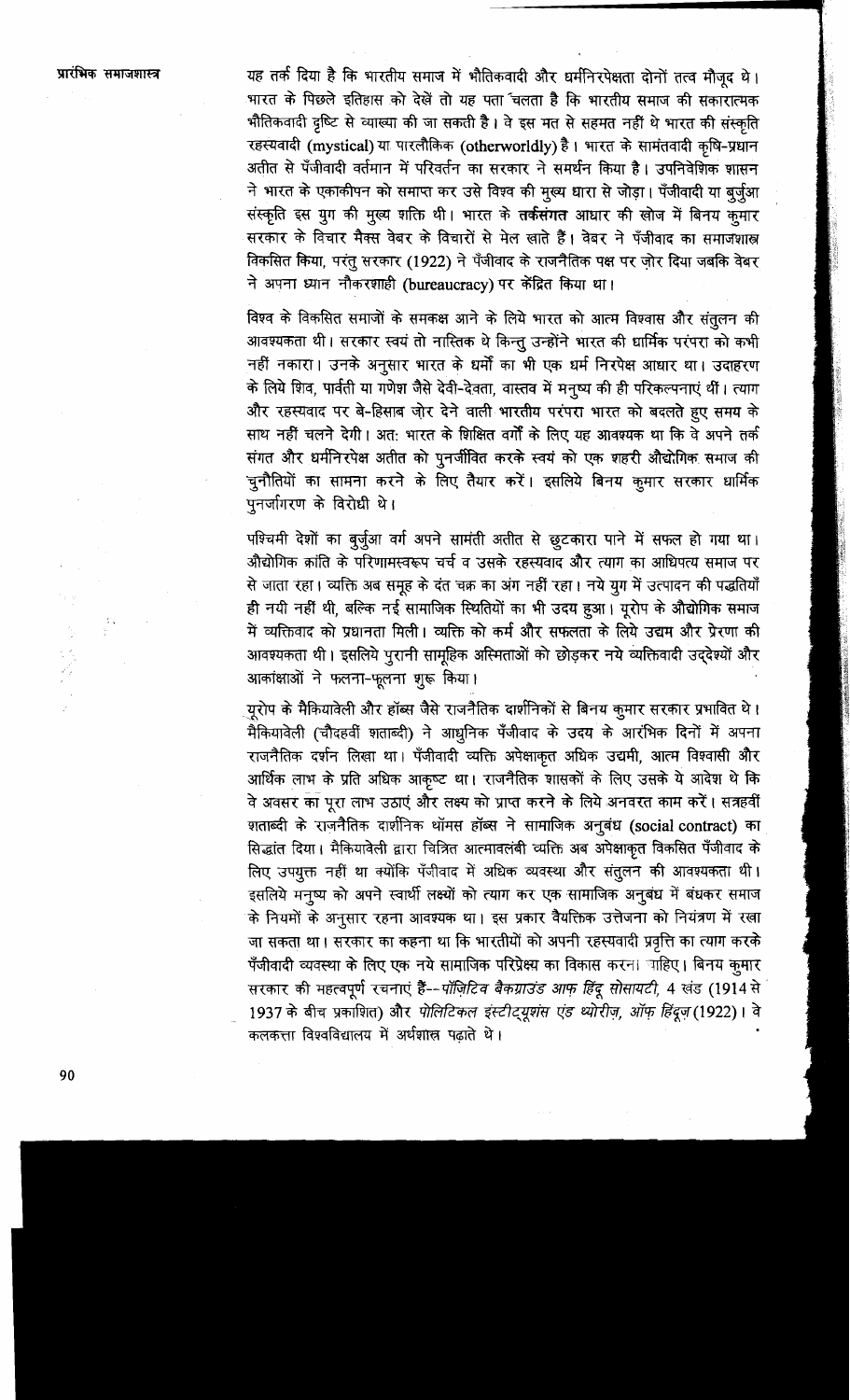# 4.5.3 आनन्द कुमारस्वामी

आनन्द कुमारस्वामी (जिनका ज़िक्र हमने पहले किया है) भारत के एक आरंभिक सामाजिक विचारक थे जिनका भारतीय समाजशास्त्र के विकास में महत्वपूर्ण योगदान रहा। वे एक आदर्शवादी विचारक थे अर्थात् एक ऐसा व्यक्ति जिसे ईश्वर, अच्छाई के महत्व आदि जैसे जीवन के भाववाची मृत्यों में विश्वास हो। इस संबंध में वे बिनय कुमार सरकार के बिल्कुल विपरीत थे जो भारतीय समाज के भौतिक आधार को खोजना चाहते थे। इस शताब्दी के आरंभिक दो या तीन दशकों को पुनर्जागरण (renaissance) का काल कहा जा सकता है। विवेकानंद, श्री अरविन्द, रवीन्द्रनाथ टैगोर आदि जैसे गणमान्य व्यक्ति भी भारत की एक आदर्शवादी छवि प्रस्तुत करना चाहते थे। इन लोगों की मान्यता थी कि भारत की महानता उसकी आध्यात्मिकता में है। इस आध्यात्मिक आत्मा को पुनुर्जीवित कर भारत न केवल अपनी दरिद्रता और पिछड़ेपन पर विजय प्राप्त कर सकता है बल्कि, भौतिक लोभ और युद्ध तथा हिंसा से उत्पीड़ित पश्चिमी जगत को राहत पहुंचा सकता है।

आनन्द कुमारस्वामी ने भारत में कला विशेषकर स्थापत्य कला और वास्तुकला के विकास पर व्यापक रूप से शोध किया। उनके लिए भारतीय कला अपने असंख्य रूपों में न केवल सजावट और सौन्दर्य की वस्तु थी बल्कि उस के द्वारा भारत की उस मानसिकता को समझा जा सकता है जिस में सृष्टि की एकात्मकता या विविधता में एकता का संदेश हो। यह महान सभ्यता और संस्कृति के लिए स्थायी प्रमाण-पत्र था।

भारतीय कला ने मानवजाति के आदर्शों और मूल्यों को साकार किया। हमारे देश में जहां पर अधिकांश लोग अशिक्षित हैं, कला ने शिक्षा के दृश्य (visual) माध्यम का काम किया। इसने जनसाधारण के लिए महाकाव्यों, पुराणों और दन्तकथाओं को शिलाओं, मिट्टी, और संगमरमर पर चित्रित किया। इतना ही नहीं कला ने भारत के धार्मिक मूल्यों को संजोए रखा और सभी प्रकार की अभिव्यक्तियों में भारत की एकरूपता को प्रस्तुत किया। इस तरह देखा जाए तो कठोर तथा कोमल, भयानक तथा मोहक, तर्कसंगत तथा सार्थक आदि विभिन्न पहलू भारतीय कलात्मक अनुभव के अटूट हिस्से रहे हैं।

कुमारस्वामी ने भारतीय कला के दर्शन की व्याख्या करते हुए कई किताबें लिखीं। मूल्य रूप से पश्चिम के देशों में, पुराने समय में, भारत अपनी संस्कृत की रचनाओं द्वारा जाना जाता था। भारत की कला जो कि लगभग चार सहस्राब्दियों में विकसित हुई थी, उसके विषय में पश्चिम में एक बहुत ही धूंधली-सी अस्पष्ट धारणा बनी हुई थी। कुमारस्वामी का मानना था कि भारतीय मूर्तिकला केवल मानवरूपी ही नहीं थी अपितू यह भारतीय आदर्शों का वास्तविक खजाना भी थी।

शिवनटराज की मूर्ति मात्र मूर्तिकला की एक चरम उपलब्धि ही नहीं है, बल्कि वह मुक्ति (स्वच्छंदता) का प्रतीक भी है। शिव का नृत्य नश्वरता के बंधनों के साथ ही मनुष्य की आत्मा को सांसारिक बंधनों से भी मुक्त करता है। कुमारस्वामी का यह मानना था कि भारतीय और यूरोपीय गोथिक कला में बहुत साम्य है। यद्यपि डब्ल्यू. बी. हैवल, पर्सी ब्राउन आदि लोगों ने भारतीय कला की तरह-तरह से व्याख्या की थी लेकिन कूमारस्वामी ने पहली बार भारतीय कला का विस्तृत दर्शन प्रस्तुत किया।

क़ुमारस्वामी ने परंपरा और आधुनिकता के बीच अंतर स्पष्ट किया। परंपरा के ग्रुग में सामूहिक जीवन और गुणात्मक उपलब्धियों का महत्व था। यह विशेषता पूर्व, मध्यपूर्व और पश्चिम के सभी देशों में पाई जाती थी। विश्वव्यापी औद्योगिक क्रांति ने परंपरा के इस युग को बदल दिया। इस नए युग में प्रतिस्पर्धा ने मनुष्य को भौतिकवादी और स्वार्थी बना दिया। कुमारस्वामी ने विज्ञान और तकनीकी का विरोध तो नहीं किया लेकिन उन्हें इस बात का दूख था कि आधुनिक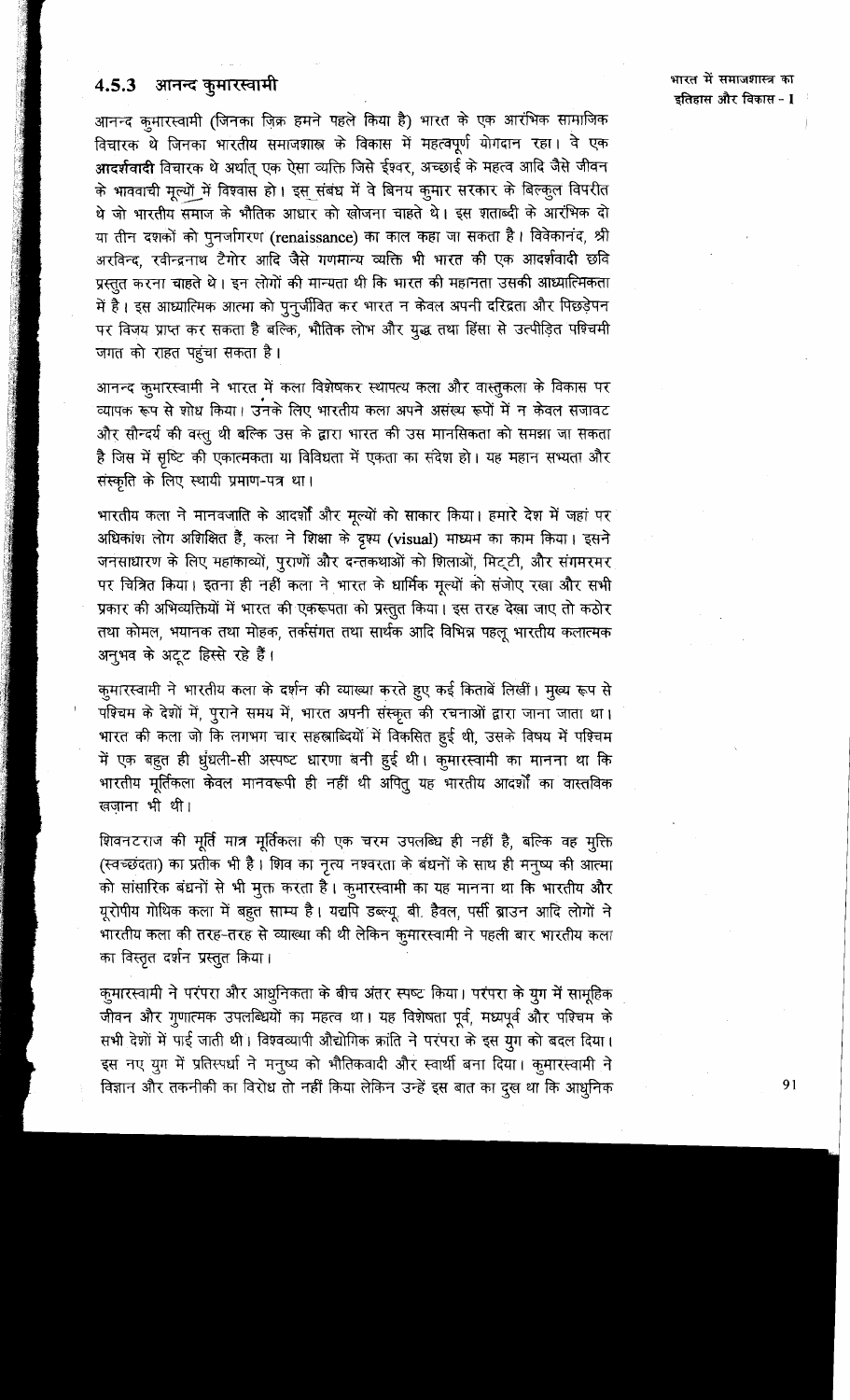युग में इनका दुरुपयोग हुआ। इस नई स्थिति ने मनुष्य को आक्रामक और स्वार्थी बना दिया और विभिन्न राष्ट्र युद्ध और हिंसा के द्वारा एक दूसरे को दबाने का प्रयास करने लगे।

पूर्व और पश्चिम की तुलना करते हुए उन्होंने भारत के आध्यात्म और मूल्यों को दूसरों से श्रेष्ठ .<br>दिखाने की कोशिश नहीं की। उन्होंने योरोपीय, चीनी और अरबी ग्रंथों में पाए जाने वाले रहस्यवाद की साम्यता पर विस्तार से लिखा। उनकी यह मान्यता थी कि पश्चिमी देशों की भौतिक उपलब्धियों ने पारंपरिक आध्यात्मिकता और रहस्यवाद को दबा दिया था। इसलिए पश्चिम में पुन: आध्यात्मिकता को नवजीवन प्रदान करने में भारत प्रेरक साबित हो सकता था। विशिष्ट रूप से भारत पूरे एशिया का प्रतिनिधित्व करता था। हालांकि चीनी सभ्यता भी महान थी। उसे बौद्ध धर्म ने महान स्वरूप प्रदान किया था। जापान, थाइलैंड, श्रीलंका, और कंबोदिया जैसे एशियाई देशों का मार्गदर्शन भारतीय संस्कृति ने ही किया था। अंततः महत्वपूर्ण मुद्दा उन मूल्यों को प्रोत्साहित करना था जो मानवजाति की विरासत थीं।

उन्होंने लिखा कि भविष्य के चुने हुए लोग किसी एक राष्ट्र या जाति के नहीं होंगे बल्कि वे पूरे विश्व के अभिजात वर्ग के होंगे। उनमें यूरोपीय क्रियात्मक ताकत और एशिया की वैचारिक स्वच्छता का मेल होगा। इसी संदर्भ में वे यह चाहते थे कि स्वाधीनता के लिये संघर्षरत भारतीय राष्ट्रवादी एक व्यापक दृष्टि अपनाएं। वे यह भी चाहते थे कि भारत के नवयूवक न केवल स्वतंत्र भारत की बल्कि एक बेहतर विश्व की भी कामना करें, जो तनाव और संघर्ष से मुक्त हो। विकास के नाम पर पश्चिमी देशों की नकल करने वाले इन उभरते हुए नये राष्ट्रों को कोई विशेष लाभ नहीं होगा। भारतीय महिला को भारतीय संस्कृति के आधार पर ही अपना स्थान फिर से परिभाषित करना चाहिए। यदि वे पुरुषों के साथ प्रतिस्पर्धा करती हुई आधारभूत मुल्यों को त्याग दें तो वे अपना लक्ष्य प्राप्त नहीं कर सकेंगी।

कुल मिलाकर उन्होंने पश्चिम को पूर्व या प्राच्च (oriental) बना लेने की सलाह नहीं दी। वे दोनों का एकीकरण भी नहीं करना चाहते थे। वे यह चाहते थे कि उन प्राथमिक सिद्धांतों (first principles) या नैतिक मूल्यों को वे फिर से स्थापित करें जो मानवजीवन के आधार हैं। कुमारस्वामी की महत्वपूर्ण कृतियां हैं, द डांस ऑफ़ शिव और क्रिस्चियन एण्ड ओरियंटल फिलॉसॉफी ऑफ आर्ट, (1974)।

# 4.5.4 कुछ अन्य बुद्धिवादी

जाने-माने समाजशाली, जैसे लखनऊ विश्वविद्यालय के राधाकमल मुकर्जी और मुबंई विश्वविद्यालय के जी.एस. घुर्ये, स्पष्ट रूप से संस्कृत परंपरा से प्रभावित थे । उनकी दृष्टि में आधुनिकता वह साधन थी जो परंपरा को वर्तमान की ज़रूरतों के अनुरूप बदल सकती है। इनके विपरीत लखनऊ विश्वविद्यालय के ही जाने-माने समाजशास्त्री, डी.पी.मुकर्जी, आरंभ में मार्क्सवादी थे और कालांतर में उनके विचारों में अंतर आया। उनकी दृष्टि में परंपरा और आधुनिकता के बीच संघर्ष भी था और वे एक दूसरे के पूरक भी थे लेकिन वे मार्क्सवादी आदर्श-समाज (utopian state) की कल्पना से सहमत नहीं थे। कहने का तात्पर्य यह है कि वे आधुनिक भारत के निर्माण में परंपरा के महत्व को भी मानते थे। इन तीनों आरंभिक भारतीय समाजशास्त्रियों के योगदान के बारे में आपको आगे विस्तृत जानकारी दी जाएगी। लेकिन उससे पहले हमें अंग्रेज़ी राज में भारतीय शिक्षा प्रणाली के बारे में जानना होगा। इसका भारतीय समाजशास्त्र के स्वरूप और विकास पर गहरा असर पड़ा। यह प्रभाव मूख्य रूप से ब्रिटेन में विकसित हुए समाजशास्त्र का था। इसके अतिरिक्त भारत के समाजशास्त्र पर अमेरिका तथा यूरोप के समाजशास्त्र का भी प्रभाव पड़ा इसलिए उस समय में भारत की शिक्षा प्रणाली की रूपरेखा के बारे में जानना भी श्रेयस्कर है।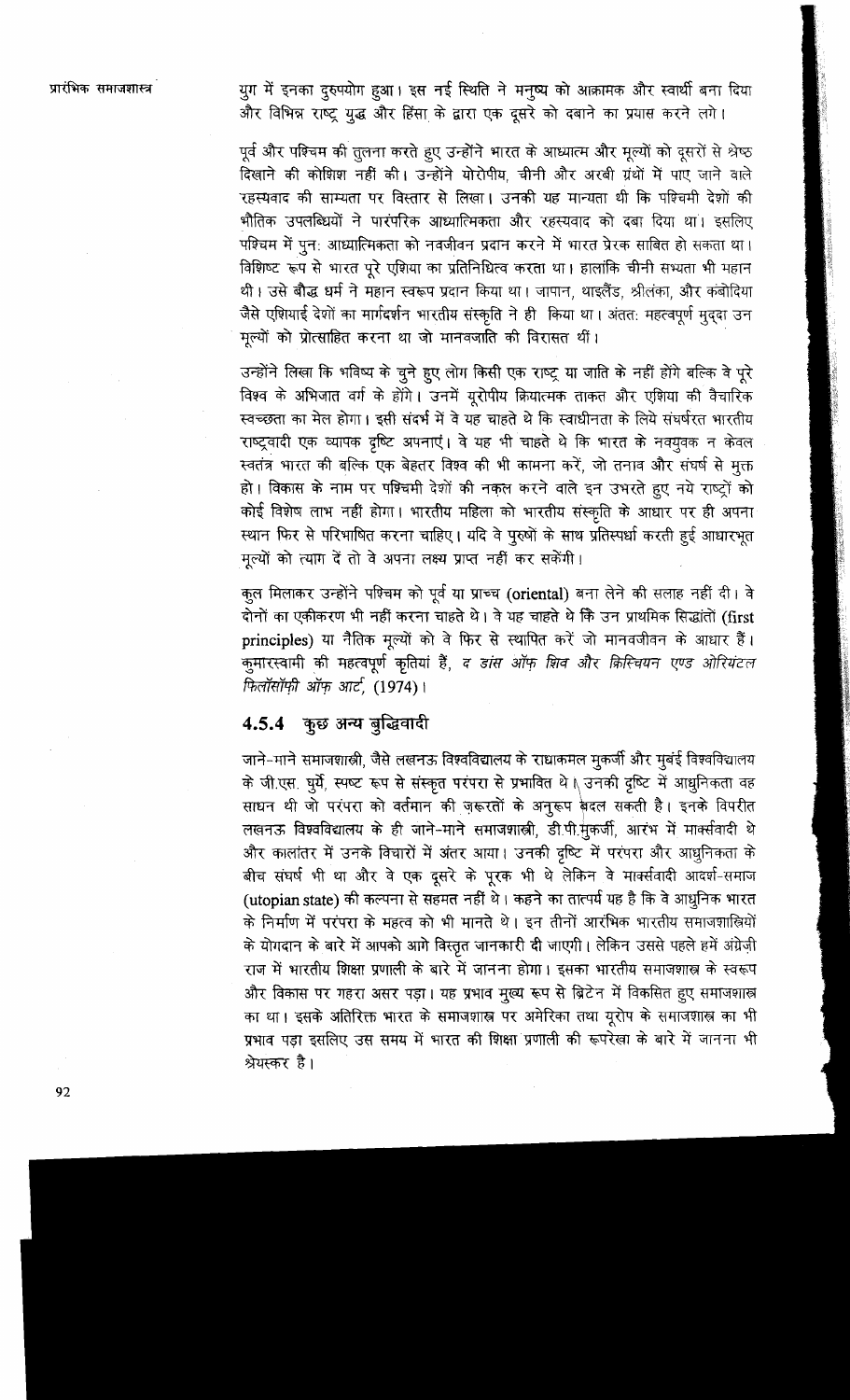# 4.5.5 भारत में आधुनिक शिक्षा की रूपरेखा

भारत में समाजशास्त्र की शिक्षा की रूपरेखा के बारे में संक्षेप में विवेचना करना उचित होगा। उन्नीसवीं शताब्दी में कलकत्ता, मुम्बई, और मद्रास की प्रेसिडेंसियों में विश्वविद्यालय स्थापित किए गए। बड़ौदा, मैसूर, हैदराबाद आदि रियासतों (princely states) में आधुनिक शिक्षा संस्थाएं स्थापित की गई। उच्च शिक्षा में अंग्रेज़ी और प्राथमिक शिक्षा में क्षेत्रीय भाषाओं को शिक्षा का माध्यम बनाया गया। इस शिक्षा का उद्देश्य एक ऐसा शिक्षित वर्ग बनाना था जो अंग्रेज़ी हुकूमत को चलाने में सहायक सिद्ध हो। प्रशासन और न्यायतंत्र में केवल निम्न पदों पर ही सुशिक्षित भारतीयों की भर्ती होती थी।

कला और विज्ञान के क्षेत्रों में गिने-चुने विषय पढ़ाये जाते थे, जैसे अंग्रेज़ी, इतिहास, दर्शनशास्त्र, अर्थशास्त्र, भौतिक-विज्ञान, रसायन-विज्ञान, वनस्पति-विज्ञान और प्राणि-विज्ञान । बीसवीं शताब्दी के दूसरे दशक के बाद ही एक मुख्य विषय के रूप में समाजशास्त्र पढ़ाया जाने लगा।

समाजशास्र का विकास इस कारण हुआ कि अंग्रेज़ी प्रशासकों को भारत के रीति-रिवाज, बोल-चाल के तरीके और सामाजिक संस्थाओं <mark>को समझना ज़रूरी था क्योंकि इससे प्रशा</mark>सन चलाने में सुविधा होती। इसी कारण अंग्रेज़ी प्रशासकों ने आरंभ में ही भारतीय जनसमुदाय, प्रजातियों और विभिन्न संस्कृतियों के विषय में व्यापक अध्ययन किये। इसमें से हर्बर्ट रिज़ले, हटन, विल्सन, लायल, बेंस इत्यादि के नाम लिये जा सकते हैं।

समाजशास्त्र का अध्ययन-अध्यापन 1914 में मुंबई विश्वविद्यालय में आरंभ हुआ। उस समय के भारतीय शासन ने समाजशास्त्र पढ़ाने के के लिये अनुदान दिया। उसी वर्ष स्नातकोत्तर स्तर पर समाजशास्त्र और अर्थशास्त्र के पाठ्यक्रम पढ़ाए जाने लगे। 1919 में प्रतिष्ठित जीवविज्ञानी और नगर-नियोजन विशेषज्ञ पैट्रिक गेडिस के नेतृत्व में समाजशास्त्र और नागरिक शास्त्र का विभाग स्थापित किया गया।

1917 में कलकत्ता विश्वविद्यालय के पोस्ट-ग्रेजुएट काँउसिल ऑफ़ आर्टस एण्ड साइंसिज़ (Post-Graduate Council of Arts and Sciences) में सर ब्रजेन्द्रनाथ सील ने समाजशास्त्र का विभाग स्थापित किया। उस समय सील मैसूर विश्वविद्यालय के कुलपति नियुक्त किए गए थे। इससे पहले वे कलकत्ता विश्वविद्यालय में दर्शनशास्त्र के प्राध्यापक थे। भारत के विश्वविद्यालयों में समाजशास्त्र विषय को स्थापित करने में बी.एन. सील और मैसूर विश्वविद्यालय के ए.आर. वाडिया दोनों की सक्रिय भूमिका थी। कलकत्ता में राधाकमल मुकर्जी और बिनय कुमार सरकार समाजशास्त्र पढ़ाते थे। 1921 में राधाकमल मुकर्जी लखनऊ चले गए। लखनऊ भी कलकत्ता और मुबंई के बाद समाजशास्त्र के अध्ययन का एक महत्वपूर्ण केंद्र बना। डी. पी. मुकर्जी (मार्क्सवादी समाजशाली) और डी.एन. मजुमदार (नृशाली) की सहायता से उन्होंने लखनऊ को समाजशाल और नृशास्त्र के क्षेत्र में शोध और अध्ययन का प्रभावशाली केंद्र बनाया।

आइए अब पहले बोध प्रश्न 2 के उत्तर लिखें और फिर भाग 4.6 पढ़ें, जिसमें हमने भारत में समाजशास्र और नृशास्र के उदय के बारे में चर्चा की है।

## बोध प्रश्न 2

- निम्नलिखित वाक्यों में खाली स्थान भरिए। i)
	- अ) 1885 में राष्ट्रीय कांग्रेस की स्थापना ............................. ने की थी।
	- राष्ट्रीय कांग्रेस विचार-विमर्श करने का ............................. मंच माना जाता ৰ) था ।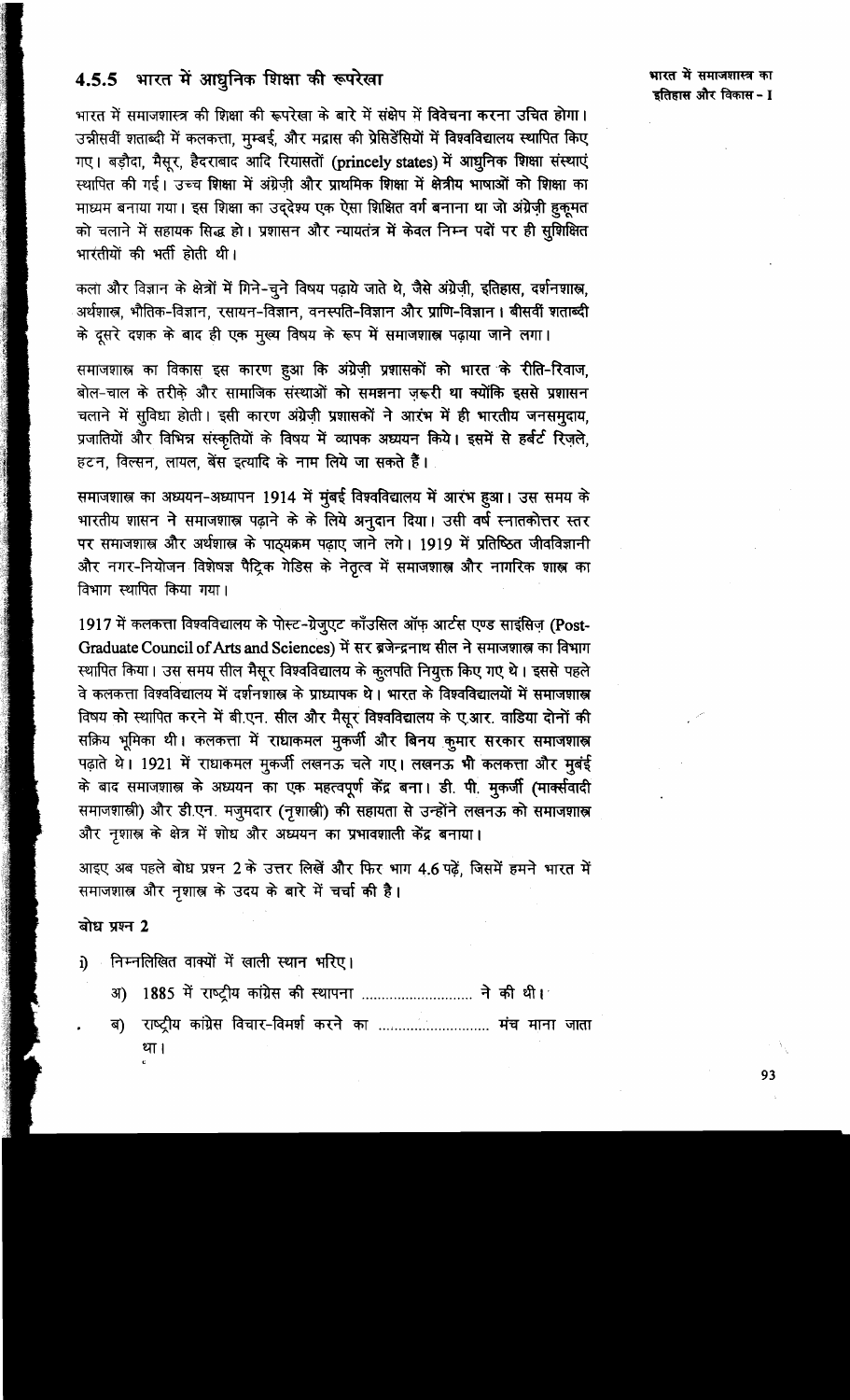| प्रारंभिक समाजशास्त्र |     | महात्मा गांधी के आगमन से कांग्रेस  की राजनैतिक पार्टी बन<br>स)<br>गई ।                                            |
|-----------------------|-----|-------------------------------------------------------------------------------------------------------------------|
|                       |     | द) धार्मिक-सामाजिक आंदोलनों ने भारतीय जनसमूह में  जगाया<br>जबकि राजनैतिक आंदोलनों ने लोगों में  जागरूकता पैदा की। |
|                       | ii) | बिनय कुमार सरकार के कुछ मुख्य विचारों की पाँच पंक्तियों में व्याख्या कीजिए।                                       |
|                       |     |                                                                                                                   |
|                       |     |                                                                                                                   |
|                       |     |                                                                                                                   |
|                       |     |                                                                                                                   |

## भारत में समाजशास्त्र और सामाजिक नृशास्त्र का उदय 4.6

समाजशास्र के उदय से पहले सामाजिक विचारकों, दार्शनिकों और प्रशासकों ने भारतीय समाज और उसके विभिन्न पहलुओं (जैसे न्याय, परिवार धर्म, जाति इत्यादि) को समझने का प्रयास किया।

भारत में समाजशास्त्र का विकास भारतशास्त्र (Indology) के विद्वानों के योगदान से जुड़ा हुआ है। इनमें से हेनरी मेन, एल्फ़फ़ेड लायल इत्यादि के नाम लिए जा सकते हैं। उन्होंने इस बात पर ज़ोर दिया कि भारत को अपनी सामाजिक संस्थाओं की रक्षा करनी चाहिए। भारत के लोगों पर इन संस्थाओं को नष्ट करके परकीय (alien) जीवन पद्धति नहीं लादी जानी चाहिए। वे भारत की सांस्कृतिक और साहित्यिक परंपराओं की महानता का आदर करते थे।

भारतविदों के अलावा अंग्रेजी प्रशासकों ने भी भारतीय जनसमुदायों, प्रजापतियों और संस्कृति का विस्तृत अध्ययन किया। इस जानकारी का उपयोग जनगणना रिपोर्ट, इम्पीरियल गेर्ज़ेटियर, डिस्ट्रिक्ट गेज़ेटियर इत्यादि के अतिरिक्त अन्य पुस्तकों और प्रबंधों में हुआ जो आज भी समाजशास्त्रियों और नृशास्त्रियों के लिए उपयोगी हैं।

समाजशास्त्र इंग्लैंड की तूलना में फ़ांस और जर्मनी में अधिक विकसित था। अमेरीकी विश्वविद्यालयों में इसका महत्व और अधिक था। भारतीय विश्वविद्यालयों में समाजशास्त्र के साथ-साथ नृशास्त्र का विकास होता रहा। भारत के संदर्भ में समाजशास्त्र और नृशास्त्र को अलग करना संभव नहीं है, हांलाकि उनकी पद्धतियां (methods) भिन्न हैं। सामान्यतया, समाजशास्त्र में शहरी औद्योगिक वर्गों पर और नृशास्त्र में जातियों, जनजातियों और समुदायों पर काम हुआ है। समाजशास्त्री नृशास्त्री भी हो सकते हैं और नृशास्त्री समाजशास्त्री हो सकते हैं। इन दोनों क्षेत्रों में काम करने वालों को नृजातीय समाजशास्त्री कहा जा सकता है। ये लिखित और साहित्यिक जानकारी के साथ-साथ मौखिक परंपराओं और अपने अनुसंधान या खोज द्वारा प्राप्त जानकारी का भी प्रयोग करते हैं। इसके कारण, जातियों, जनजातियों और क्षेत्रों के विषय में खोज आपस में संबद्ध है। समाजशास्त्र और नृशास्त्र एक दृष्टि से समान हैं, दोनों आनुभाविक आँकड़ों पर आधारित हैं। दोनों उन मानव समूहों से संबंधित हैं जो ग्रामीण या शहरी दोनों हो सकते हैं। अंग्रेज़ी राज में नृशास्र विज्ञान के क्षेत्र में जे. एच. हटन, एडवर्ड थर्स्टन, एच. रिज़ले, एल. एस. एस ओ' माली इत्यादि ने इस संबंध में कई पुस्तकें लिखी। सर हेनरी मेन और डब्ल्यू एच. बेडन पावेल ने भारतीय ग्रामीण समाज पर कई लेख लिखे। "डिस्ट्रिक्ट ग्रेज़ेटियरों" में भारतीय समाज के आर्थिक और नृजातीय पहलू प्रस्तुत किए गए थे। भारतीय समाजशास्त्रियों के प्रबंध ग्रंथों

(उदाहरण के रूप में घुर्ये के लेखों) में ऐसी जानकारी का काफी उपयोग हुआ है।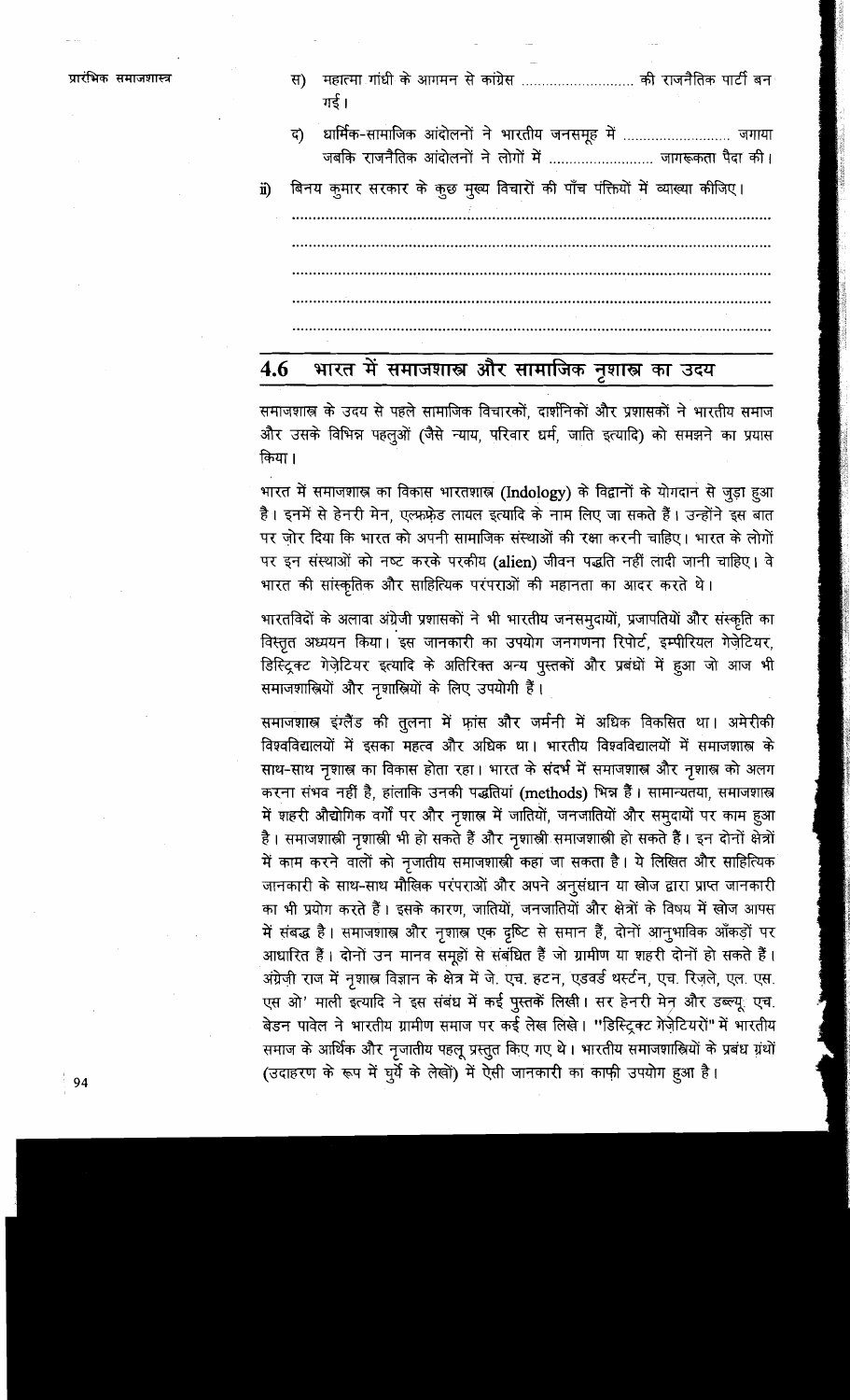इन दो इकाइयों में (भारत में समाजशास्त्र का इतिहास और विकास I और II में) उन भारतीय लेखकों का उल्लेख किया जाएगा जो भारतीय समाजशास्त्र में अग्रणी थे। इस इकाई में यह देखा जा सकता है कि पाश्चात्य और भारतीय बौद्धिक विकास में काफी अंतर था। पाश्चोत्य बुद्धिजीवियों का प्रयास यह था कि विचार को धर्मनिरपेक्ष बनाया जाए तथा ईसाई चर्च की निरंकृशता के विरुद्ध आवाज़ उठाई जाए। इसके विपरीत भारत में वैचारिक स्वतंत्रता पर धर्म की कोई रोक-टोक नहीं थी।

पाश्चात्य देशों से अंतःसंबंधों ने भारतीय समाज विज्ञान में रचनात्मक काम करने की प्रेरणा दी। आइए, अब हम संक्षेप में उपभाग 4.6.1 में समाजशास्त्र और सामाजिक नृशास्त्र के बीच तथा उपभाग 4.6.2 में समाजशास्त्र तथा भारतशास्त्र (Indology) के बीच संबंध क्रमश: देखें।

### समाजशास्त्र और सामाजिक नृशास्त्र के बीच संबंध  $4.6.1$

जैसा कि पिछली इकाई में बताया गया है कि भारत में समाजशास्त्र और सामाजिक नृशास्त्र के बीच गहरा संबंध है। इन दोनों विषयों के उदय और विकास में राष्ट्रीय आंदोलन का प्रमुख योगदान था। राष्ट्रीय आंदोलन अंग्रेज़ी साम्राज्यवाद का परिणाम था। व्यवस्थित संचार व्यवस्था, यातायात और मुद्रण के कारण पश्चिमी देशों का असर और भी अधिक हुआ।

आधुनिक कानून व्यवस्था और पाश्चात्य शिक्षा के कारण भारतीयों में आत्म बोध की भावना पैदा हुई। एक तरफ़ लोग धर्म, जाति, जनजाति, क्षेत्र जैसे पहलुओं को महत्व देने लगे और दूसरी तरफ़ एकता की नयी भावना भी जागृत हुई। इन सामाजिक परिवर्तनों से नई समस्याएं सामने आई (श्रीनिवास एवं पाणिनी 1986: 18)।

समाजशास्त्र और सामाजिक नृशास्त्र की जड़ें उस काल तक जाती हैं जब अंग्रेज़ी अधिकारियों ने यह अनुभव किया था कि शासन चलाने के लिये भारत की संस्कृति और सामाजिक जीवन की जानकारी पाना आवश्यक है। 1769 में हेनरी वेरेल्स्ट (बिहार और बंगाल के गवर्नर) ने अपने भूराजस्व अधिकारियों को निर्देश दिया कि वे जाने-माने परिवारों से उनके रीति-रिवाजों की जानकारी प्राप्त करें। सरकारी अधिकारियों के अलावा मिशनरियों ने भी उस समय के समाज के बारे में बहुमूल्य जानकारियां प्राप्त की। मैसूर में एक फ़ेंच मिशनरी एब्ब दुबो ने "हिन्दू मैनर्स, कस्टमस एण्ड सेरेमनीज़ (Hindu Manners, Customs and Ceremonies) 1816 नामक महत्वपूर्ण पुस्तक लिखी। इस पुस्तक में उन्होंने उन लोगों के जीवन, रीति-रिवाजों और धार्मिक अनूप्ठानों के बारे में लिखा है जिनके साथ वे रहते थे। उन्होंने जातियों का और जातियों से आपसी संबंधों का भी अध्ययन किया।

1871 में पहली बार राष्ट्रीय स्तर पर जनगणना की गई। 1901 में सर हर्बर्ट रिज़ले ने भारत का नृजातीय सर्वेक्षण किया जो जनगणना का एक हिस्सा था। जनगणना के आँकड़े शासकीय नीति के साधन बने। इनका उपयोग करके विभिन्न समूहों के बीच दीवारें खड़ी की गई। उदाहरण के लिए शासकीय नीति के अनुसार अनुसूचित जातियों को अन्य हिंदू जातियों में नहीं गिना गया (श्रीनिवास एवं पाणिनी 1986: 20)।

आपने पहले ही पढ़ा है कि किस तरह समाजशास्त्र और सामाजिक नृशास्त्र के विषय भारतीय विश्वविद्यालयों में स्थापित हुए। यद्यपि इससे पहले भी अनेक भारतीय और विदेशी विद्वानों ने इस क्षेत्र में योगदान दिया। इनमें ब्रजेन्द्रनाथ सील, पैट्रिक गेडिस, डब्ल्यू.एच.आर. रिवर्स, एल. के. अनंतकृष्ण ऐय्यर और एस.सी. रॉय के नाम लिए जा सकते हैं। बी. एन. सील कलकत्ता में दर्शनशास्त्र के प्राध्यापक थे। वे उन प्रारम्भिक विद्वानों में से एक थे जिन्होंने विश्वविद्यालयों का ध्यान समाजशास्त्र की तरफ आकर्षित किया। वे उन एकतरफी विकासवादी सिद्धांतों का खंडन करते थे जिनके अनुसार समाज भी जीव विकास की तरह ही सहज आदिम अवस्था से

भारत में समाजशास्त्र का इतिहास और विकास - I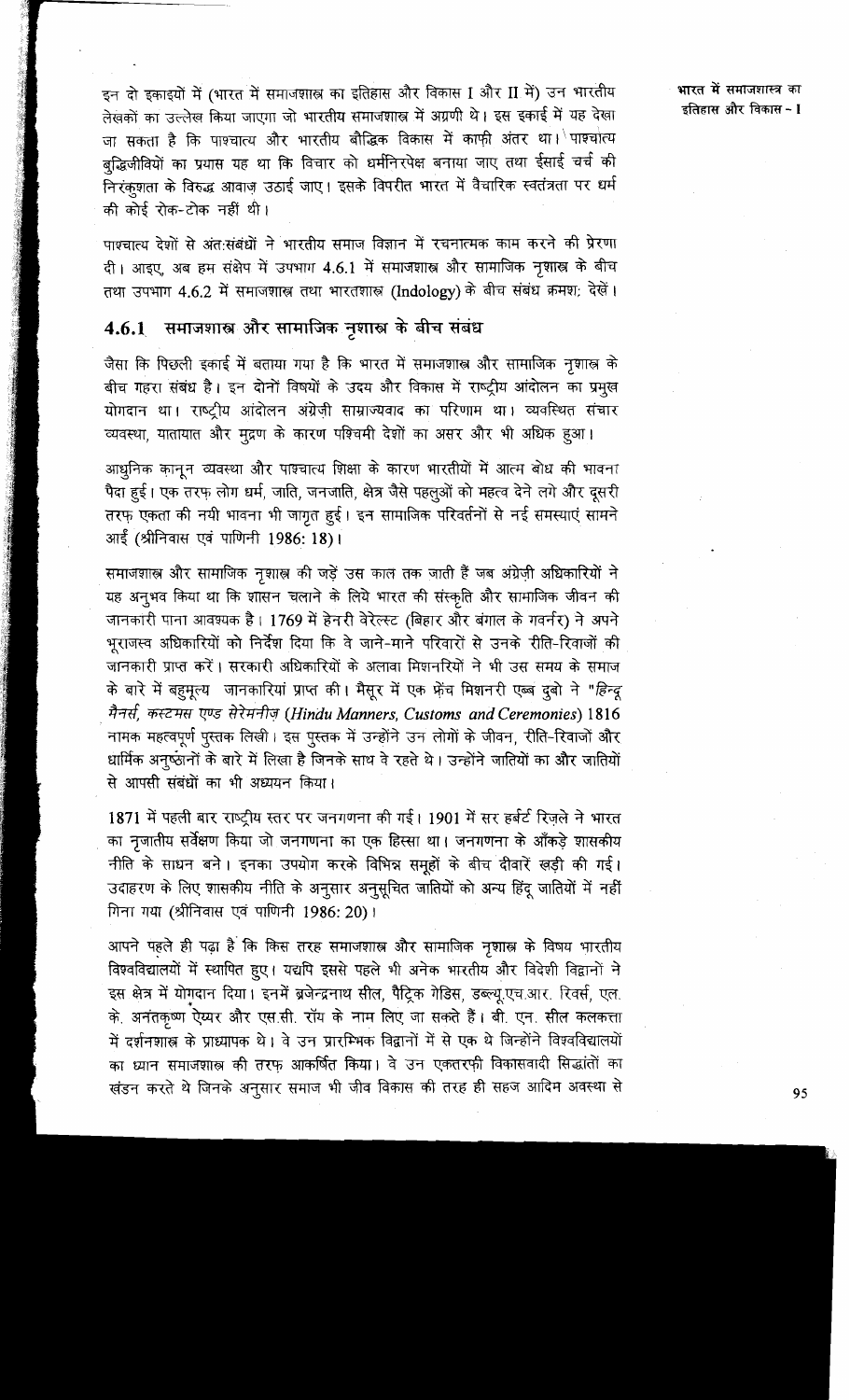जटिल औद्योगिक अवस्था तक विकसित हुआ है (इस सिद्धांत का अच्छा उदाहरण हर्बर्ट स्पेंसर के विचारों में पाया जाता है। अधिक जानकारी के लिये इस खंड की इकाई 2 पढिए)।

विकासवादी सिद्धांत को मानने वालों का यह मत था कि अन्य समाजों की तरह भारतीय समाज भी विकास की निचली सीढ़ी में था। बीसवीं शताब्दी का यूरोपीय समाज इस सीढ़ी में सबसे ऊंचा था। यूरोपीय विद्वानों का यह मत उनके पक्षपात को साफ दिखलाता था कि उनका समाज सबसे श्रेष्ठ और विकसित है जबकि विश्व के अन्य समाज के लोग विकास की विभिन्न अवस्थाओं में ही हैं।

सर बी. एन. सील ने अपनी पुस्तक, कम्पैरेटिव सोशियोलॉजी (Comparative Sociology) में इस मत को अस्वीकार करते हुए भारतीय संस्कृति के पक्ष में बहुत कुछ लिखा और व्याख्यान भी दिये (देखें बैकर एण्ड बार्न्स 1961: 1142) । उन्होंने पहले कलकत्ता विश्वविद्यालय तथा उसके बाद मैसूर विश्वविद्यालय में समाजशास्त्र को एक विषय के रूप में प्रारंभ किया।

मुबंई में समाजशास्त्र आरंभ करने का उत्तरदायित्व पैट्रिक गेडिस का था। 1919 में उनके नेतृत्व में समाजशास्त्र और नागरिकशास्त्र विभाग खोला गया। यह भारतीय समाजशास्त्र के विकास में एक महत्वपूर्ण घटना थी। गेडिस जाने माने समाजशास्त्री ल प्लाय से प्रभावित थे। वे संस्कृति और वातावरण संबंधी मानवीय भूगोल और नगर योजना, विशेषकर शहरी ह्रास जैसी समस्याओं से जुड़े थे। उन्होंने कलकत्ता, इंदौर और दक्षिण के मंदिरों वाले शहरों (temple cities) की नगर योजना का अध्ययन किया था जो बहमूल्य माना जाता है। अनेक भारतीय विद्वानों पर उनका प्रभाव था। जी एस. घुर्ये एवं राधाकमल मुकर्जी के समाजशास्त्रीय लेखन में गेडिस का प्रभाव नज़र आता है (श्रीनिवास एवं पाणिनी 1986: 25)।

यद्यपि इन विद्वानों ने समाजशास्र को स्थापित किया लेकिन समाजशास्र की नींव को मजबूत बनाने में डी.एन. मजूमदार और एन.के. बोस का महत्वपूर्ण योगदान है। लखनऊ विश्वविद्यालय के डी.एन मजुमदार ने कलकत्ता विश्वविद्यालय में नृशास्त्र का अध्ययन किया था। उन्होंने नृशास्त्र (anthropology) और सामाजिक नृशास्त्र (social anthropology) में विस्तृत कार्य किया। उन्होंने विभिन्न क्षेत्रों की प्रजातियों, जनजातियों और संस्कृतियों का अध्ययन किया। उनकी विशेष अभिरुचि सांस्कृतिक परिवर्तन की समस्याओं और जनजातियों की समस्याओं तथा उनके रूपांतरण में थी। ग्रामीण सर्वेक्षणों के लिए उन्होंने लखनऊ के पास एक गांव का सर्वेक्षण किया जो भारत के आरंभिक ग्रामीण सर्वेक्षणों में से एक है। उन्होंने कानपुर शहर का भी सर्वेक्षण किया।

एन. के. बोस भी कलकत्ता विश्वविद्यालय के छात्र थे, जिनका समाजशास्त्र के विकास में महत्वपूर्ण योगदान रहा है। वे राजनैतिक और सामाजिक कार्यकर्ता तो थे ही, साथ ही 1947 में महात्मा गांधी की नोआखली (अब बांग्लादेश में) यात्रा के दौरान उनके व्यक्तिगत सहायक भी थे। 1959 से 1964 तक भारत के नृशास्त्र सर्वेक्षण (Anthropological Survey of India) के निदेशक रहे और 1967 से 1970 तक भारत सरकार के अनुसूचित जातियों एवं जनजातियों के कार्यालय के आयुक्त (Commissioner) भी रहे। भारतीय सभ्यता एवं संस्कृति के अध्ययन में इनका विशेष योगदान रहा जिसमें उन्होंने ऐतिहासिक दृष्टिकोण अपनाया। वे गाँधी के सिद्धांतों से प्रभावित थे और बाद में उन्होंने गाँधीवादी का आलोचनात्मक विश्लेषण भी किया। हिंदू शोमाजेर गोढ़न, जो बांग्ला भाषा में है, उनकी सर्वश्रेष्ठ कृति मानी जाती है (श्रीनिवास एवं पाणिनी 1986: 31)।

इस खंड में हमने भारत में समाजशास्त्र और नृशास्त्र के बीच संबंधों के उदय और विकास के विषय में बताया है। आइए, इसी संदर्भ में समाजशास्त्र और भारतशास्त्र (Indolgy) के बीच के संबंधों को देखें। वस्तुत: देखा जाए तो ये दोनों विषय एक दूसरे से अलग नहीं हैं, कई भारतशास्त्र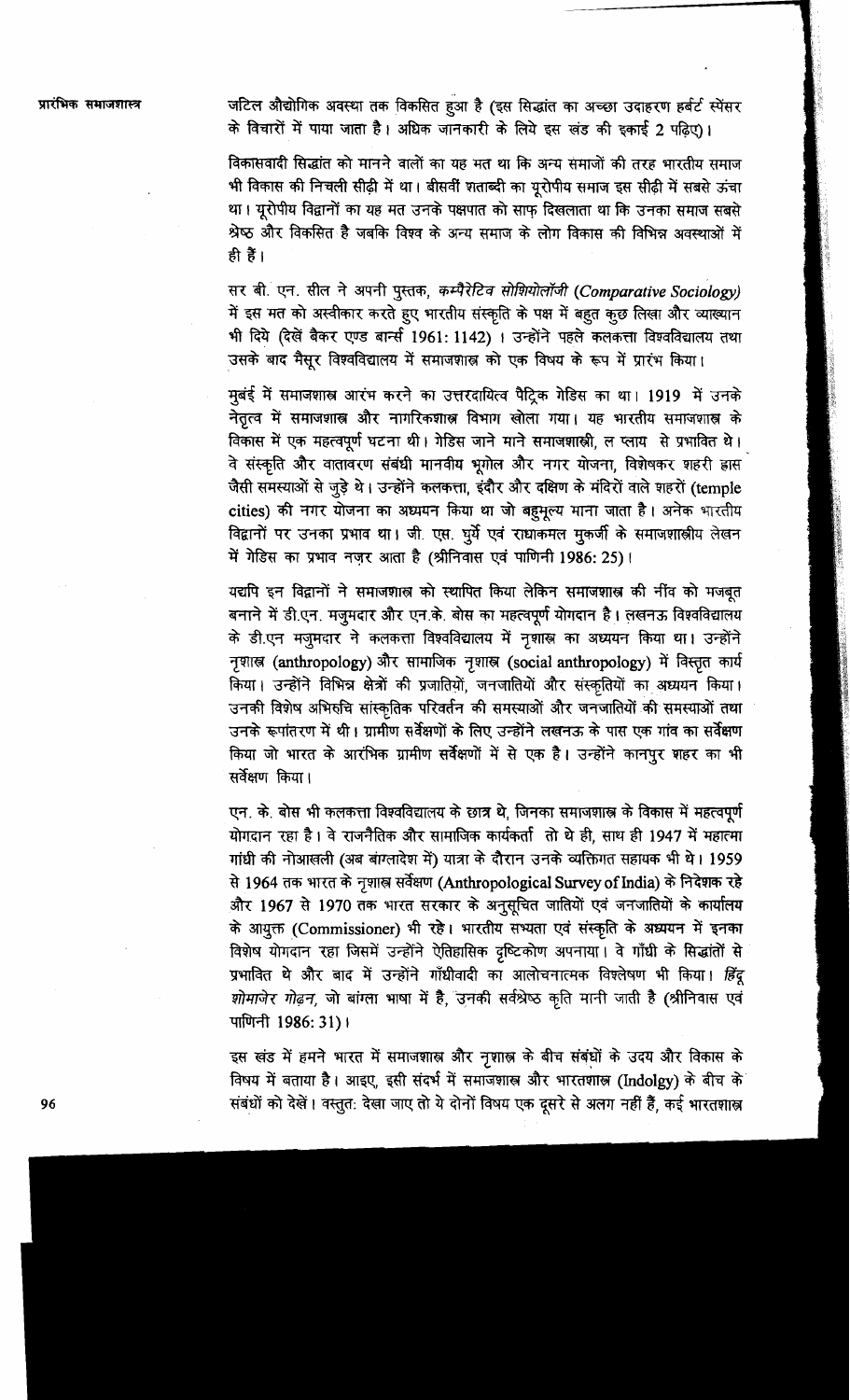की कृतियां समाजशास्त्रीय या सामाजिक नृशास्त्रीय कृतियां जैसी ही हैं। पूर्ण रूप से स्पष्ट करने के लिए ही हमने इनका अलग-अलग उपभागों में विवेचन किया है।

भारत में समाजशास्त्र का इतिहास और विकास - I

## सोचिए और करिए 2

आप अपने पड़ोस के किन्हीं ऐसे दो व्यक्तियों को चुनिए जिन में से एक पंडित या मौलवी हो अर्थात् उसे अपने धर्म और धर्मग्रंथों का ज्ञान हो और दूसरा वह जिसने समाजशास्त्र, राजनीतिशास्त्र या अर्थशास्त्र आदि जैसे विषयों में कम से कम स्नातक स्तर तक औपचारिक शिक्षा पाई हो।

## इन दोनों व्यक्तियों से निम्नलिखित प्रश्न पूछिए।

भारतीय समाज भौतिकवादी है अथवा आध्यात्मवादी?  $\mathbf{1}$ 

हमारे समाज के मार्गदर्शक नियम और मृत्य क्या हैं?  $\overline{2}$ 

इन दोनों व्यक्तियों के विचारों पर एक पृष्ठ का एक नोट लिखिए जिसमें (i) इनके विचारों की समानता, (ii) असमानता का विवरण हो। यदि संभव हो तो अपने अध्ययन केन्द्र के अन्य विद्यार्थियों के नोट से इसकी तुलना कीजिए।

# 4.6.2 समाजशास्त्र और भारतशास्त्र के बीच संबंध

भारत में समाजशास्त्र के विकास का श्रेय सर विलियम जोन्स, हेनरी मेन, एल्फ़ेड लायल, मैक्स मूलर और अन्य कई प्राच्यविदों (Orientalists) को है। इन लोगों ने भारत की समृद्ध प्राचीन संस्कृति और दार्शनिक परंपरा का अध्ययन किया। इन्हीं कारणों से ये लोग भारतविद (Indologists) माने जाते हैं। भारतशास्त्र (जैसा कि नाम से स्पष्ट है) भारत और उसकी संस्कृति के अध्ययन को कहते हैं।

सर विलियम जोन्स ने 1787 में "एशियाटिक सोसायटी ऑफ़ बंगाल" की स्थापना की। यहां पर उन्होंने संस्कृत और भारतशास्त्र का अध्ययन आरंभ किया। इनकी इस सोसायटी का कार्य एक ऐसी पत्रिका का प्रकाशन करना था जो संस्कृत, तूलनात्मक विधिशास्त्र (न्याय शास्त्र), तूलनात्मक मिथकों आदि जैसी नृशास्त्र और भारतशास्त्र संबंधी विषयों में पाठको की रुचि पैदा कर सके। मैक्समुलर जैसे विद्वानों ने संस्कृत सीख कर पूराने महाकाव्यों और साहित्यिक कृतियों के अनुवाद में सहायता की जिसे भारतवासी करीब-करीब भूल चुके थे।

संस्कृत के ज्ञान ने भारत की महान सांस्कृतिक और दार्शनिक परंपरा को समझने में सहायता दी। जब अंग्रेज़ी शासक अधिकांश शिक्षित भारतीयों का उपहास कर रहे थे उस समय संस्कृत के इस ज्ञान ने भारतीयों के स्वाभिमान को फिर से जगाया।

भारतविदों ने प्राचीन कानून और समाज का सावधानी से अध्ययन किया। हेनरी मेन भारत आए और उन्होंने 1871 में विलेज कम्यूनिटीज़ इन द ईस्ट एंड द वेस्ट नाम की एक पुस्तक लिखी। इनके अलावा कार्ल मार्क्स और मैक्स वेबर आदि ने भी भारतीय सामग्री का उपयोग किया। वेबर ने धर्म के अध्ययन के लिए जनगणना रिपोर्टों में उपलब्ध नृजातीय सामग्री का उपयोग भी किया (श्रीनिवास एवं पाणिनी 1988: 22)।

हम पहले ही भारतीय दर्शन-कला और संस्कृति के विवरण को प्रस्तुत करने वाली भारतविदों की कृतियों के विषय में बता चुके हैं। कुमारस्वामी, बी. के. सरकार, राधाकमल मुकर्जी, जी. एस. घुर्ये, डी. पी. मुकर्जी आदि कुछ ऐसे उदाहरण हैं जिन्होंने अपनी कृतियों में इसे अभिव्यक्त किया है। पहले दो चिंतकों के विषय में हमने आपको इस इकाई में जानकारी दी है। राधाकमल मुकर्जी, डी. पी. मुकर्जी और जी. एस. घूर्ये के विषय में और उनके योगदान के विषय में जानकारी आपको अगली इकाई में दी जाएगी।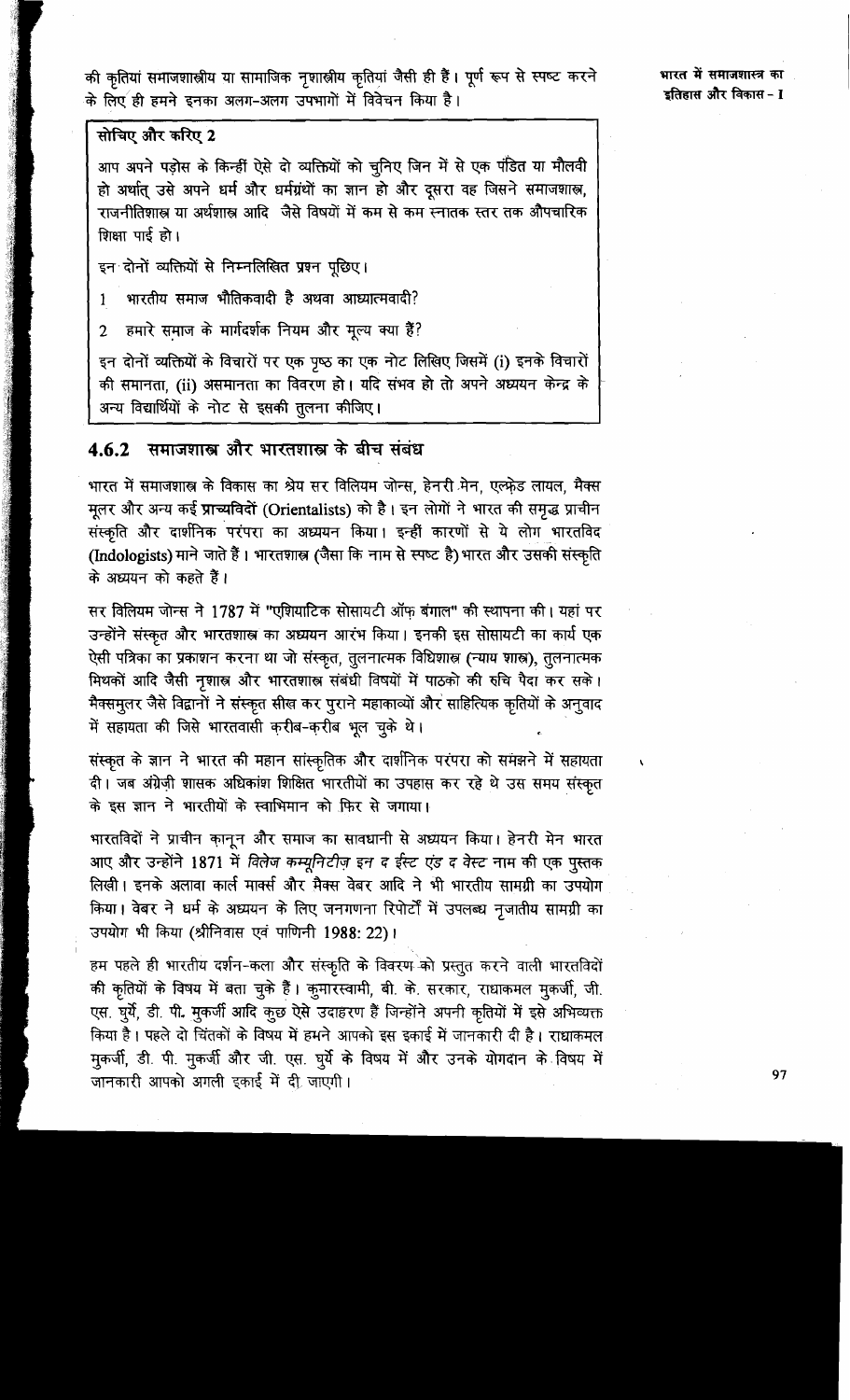# 4.6.3 इड़ावती कर्वे

इड़ावती कर्वे एक प्रबुद्ध परिवार की बेटी थीं तथा वे महर्षि कड़वे के परिवार की वधु बनीं। उनके परिवार ने ब्राह्मण समाज में सुधार लाने के लिये विधवा विवाह का समर्थन किया।

इड़ावर्ती कर्वे की प्रारंभिक रचना महाराष्ट्र के विभिन्न समूहों में मानवमितीय मापों (anthropometric measurements) पर थी। इस रचना में उन्होंने सामाजिक समूहों को भाषा के आधार पर विभाजित किया तथा इन सामाजिक समूहों के समान व्यवसाय (कुम्हार आदि) के आधार पर उनके उदगम का पता लगाया। कर्वे ने पाया कि कुछ समूह बहिर्विवाही थे तथा इन्होंने "जाति" का रूप ले लिया था, दूसरी तरफ व्यवसाय के आधार पर बसी जातियां इकट्ठी होकर एक ग्रामीण समुदाय बन गई थीं।

अपनी मूल्य कृति, किनशिप आर्गनाईज़ेशन इन इंडिया (1953), में उन्होंने भारत को चार मूल्य क्षेत्रों में बांटा और उनका तुलनात्मक अध्ययन किया। इस कृति की शुरुआत महाभारत के विभिन्न पात्रों की वंशावली से होती है साथ ही उन्होंने भारत के विभिन्न भागों से एकत्रित की गई जानकारियों का भी उपयोग किया। उन्होंने हिन्दू धर्म की नए प्रकार से व्याख्या की। उनके लेखन में भारतशास्त्र और सामाजिक सर्वेक्षण का समन्वय है।

महाभारत पर मराठी में लिखी गई रचना, *युगांतर, के लिए उन्हें विशिष्ट रूप से पुरस्कृ*त किया गया। उनकी कुछ साहित्यिक कृतियों को मराठी स्कूलों की पुस्तकों में समाविष्ट किया गया। वैसे तो महाराष्ट्र के स्कूलों में उन्हें साहित्यकार के रूप में ही जाना जाता था, किन्तु बाद में समाजशालियों द्वारा उन्हें एक समाजशाली के रूप में भी मान्यता मिली।

उन्होंने पुणे के दक्कन कालेज में समाजशास्त्र और नृशास्त्र की नींव डाली। वहां प्राक्-इतिहास (prehistory) के एच. डी. संकालिया, अर्थशास्त्र के डी. आर. गाडगिल आदि महान बुद्धिजीवी उनके समकालीन थे। इस विद्वतापूर्ण वातावरण में ही पूणे विश्वविद्यालय का विकास हुआ।

इड़ावती कर्वे एक आ़कर्षक वक्ता थीं। वे अपने विषय की उत्तम शिक्षिका थीं और साथ ही वे भारतीय समाजशास्त्र के क्षेत्र में पहली महत्वपूर्ण महिलाओं में से एक थीं। भारत में महिलावाद का अध्ययन करने वालों में उनका नाम सबसे पहले लिया जाता है (देखें उबेरॉय 1993: 46 और जैन 1994)।

इड़ावती कर्वे ने अपनी समाजशास्त्रीय कृतियों में भारतशास्त्र के साहित्य का उपयोग किया है। इड़ावती कर्वे मूंबई में जीएस. घुर्ये की शिष्या थीं।

1930 के दशक में अंतिम वर्षो में पुणे में समाजशास्त्र एवं नृशास्त्र दोनों को मिलाकर संयुक्त विभाग का आरम्भ हूंआ। इड़ावती कर्वे इस विभाग की अध्यक्ष बनीं। उन्होंने भारत के विभिन्न भागों में विस्तार से क्षेत्रीय कार्य (fieldwork) किया। संस्कृत के ज्ञान ने उन्हें प्राचीन शाल्रों जैसे धर्मग्रंथ, न्याय पुस्तकें और महाकाव्यों के अध्ययन में काफी मदद की। उन्होंने इस जानकारी का उपयोग भारत में नातेदारी व्यवस्था को समझने के लिये किया। उनकी पुस्तक, किनशिप *आर्गनाइजेशन इन इंडिया* (1952), भारत की नातेदारी व्यवस्था पर श्रेष्ठतम पुस्तकों में से एक है (श्रीनिवास एवं पाणिनी 1986: 30)।

आज भी प्राचीन भारतीय ग्रंथ भारत के धर्म और समाज के विभिन्न पहलुओं को व्यक्त करते हैं। वर्तमान समय में भी बहुत से समाजशाली साहित्य और कला के द्वारा भारतीय समाज को समझने का प्रयास कर रहे हैं।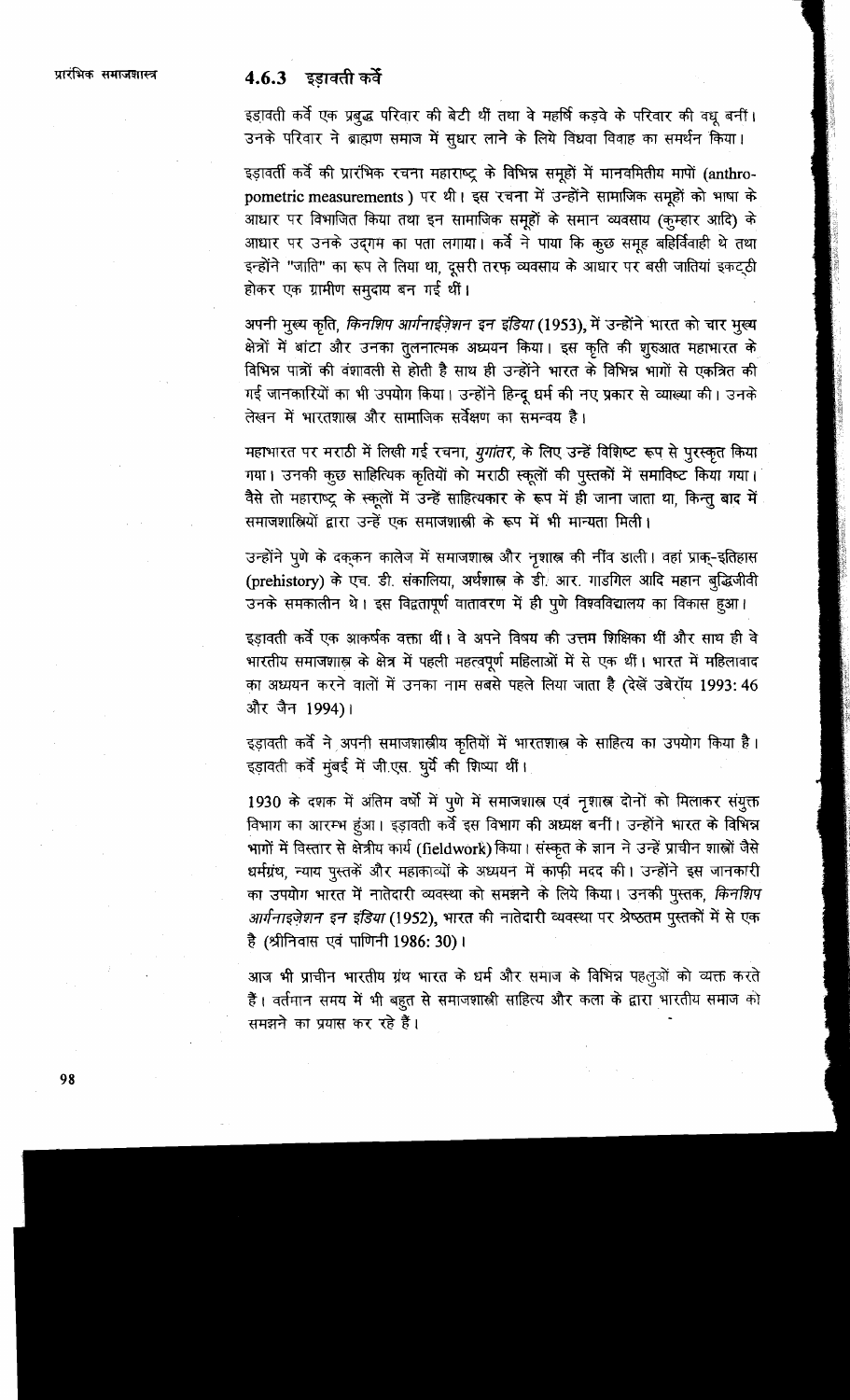| i)   | उन तीन ब्रिटिश प्रेसिडेंसियों के नाम बताइए जहां उन्नीसवीं शताब्दी में विश्वविद्यालयों की<br>स्थापना हुई थी। दो पंक्तियों में उत्तर दीजिए।<br> |
|------|-----------------------------------------------------------------------------------------------------------------------------------------------|
| ii)  | कलकत्ता विश्वविद्यालय में समाजशास्त्र का आरंभ किसने किया? समाजशास्त्र में उनके<br>योगदान को दस पंक्तियों में लिखिए।<br>                       |
|      |                                                                                                                                               |
|      |                                                                                                                                               |
|      |                                                                                                                                               |
| iii) | भारतशास्त्र (Indology) क्या है? कुछ भारतविदों के नाम बताइए। पाँच पंक्तियों में उत्तर<br>दीजिए।                                                |
|      |                                                                                                                                               |
|      |                                                                                                                                               |
|      |                                                                                                                                               |
|      |                                                                                                                                               |

सारांश 4.7

बोध प्रश्न 3

इस इकाई में आपने भारत की समाजशास्त्रीय विचारधारा की पृष्ठभूमि के विषय में पढ़ा। इस इकाई में सुधार के लिए सामाजिक धार्मिक आंदोलन तथा स्वाधीनता के लिए राजनैतिक आंदोलन की विवेचना की गई है। धार्मिक और राजनैतिक आंदोलन एक दूसरे के संपूरक थे। स्वाधीनता आंदोलन का नेतृत्व मुख्य रूप से मध्यमवर्ग ने किया। ये मध्यम वर्ग भारत में अंग्रेजी राज के प्रभाव के कारण उभरे।

हमने भारत की समाजशास्त्रीय विचारधारा की बौद्धिक पृष्ठभूमि का विवेचन किया है। और अंतत: हमने भारत में समाजशास्त्र और नृशास्त्र के उदय और विकास की रूपरेखा दी है।

### शब्दावली 4.8

अद्वैत

शंकराचार्य का वह वेदांतिक दर्शन जो एक ईश्वर के अस्तित्व पर विश्वास करता है।

भारत में समाजशास्त्र का

इतिहास और विकास - I